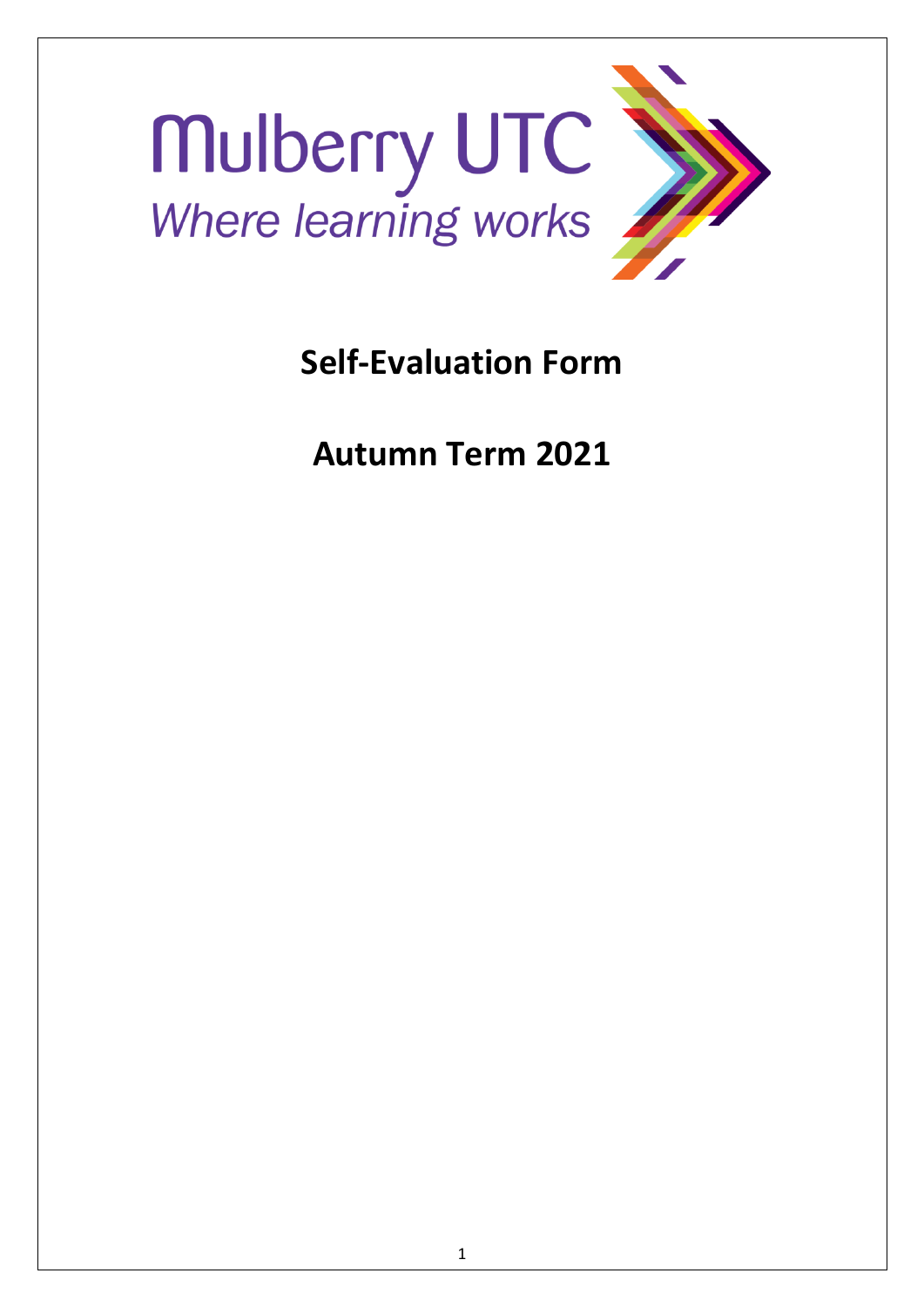## **Introduction and context**

Mulberry UTC is a popular, successful and rapidly expanding school which opened in September 2017 in Bow, in the heart of east London. It is part of the Mulberry Schools Trust (MST), a multi-academy trust that focuses on delivering high quality educational provision for local families in Tower Hamlets and central East London. At the heart of the school's vision is the development of appropriate curriculum pathways for individuals and groups of students, enabling them to achieve and succeed through a combination of academic, vocational and technical learning. The school's curriculum also emphasizes personal and professional development, with a tutorial and pastoral programme that involves students being encouraged to demonstrate a series of specific characteristics identified as being key to students' future success.

Founded by Mulberry School for Girls in May 2017, Mulberry Schools Trust is a 'family of schools' which have at their core a common ethos and a set of values that emphasize inclusion, moral purpose, equality of opportunity and systemic improvement for all children. The trust currently comprises three schools: Mulberry School for Girls, Mulberry UTC and Mulberry Academy Shoreditch. A fourth school, Mulberry Academy London Dock, is currently in development and scheduled to open in September 2023.

As a University Technical College, Mulberry UTC makes a unique contribution to the Trust by focusing on the delivery of high quality technical and vocational learning alongside the academic curriculum. Mulberry UTC is the trailblazer for this element of the Trust's provision, leading the way in ensuring that technical learning is delivered to the highest possible standard and thereby maximising the ability of students to access the full range of economic opportunities. The school's mission statement, 'Where Learning Works', encapsulates this vision, signposting the school's future direction of travel and highlighting its particular role within the trust. The school's expertise in technical learning was crucial when, during the lockdown period in summer 2020, Mulberry UTC led the Trust-wide introduction of Microsoft Teams as an online learning platform. The school continues to lead the Trust in terms of the effective use of digital technologies to support learning and improve school operations.

Mulberry UTC is located in the Bow East ward of Tower Hamlets local authority. The school draws students from a wide catchment area across more than 11 different local authority areas including London, Essex and Hertfordshire. Many students at Mulberry UTC face multiple challenges, disadvantages and vulnerabilities in their lives outside of school. A key guiding principle for the school, in keeping with the vision and values of the Mulberry Schools Trust, is a commitment to supporting young people to overcome the barriers that poverty and social exclusion create, to ensure all students can achieve their potential. The provision of high quality teaching and learning, excellent pastoral care and personalised support and guidance are central to this, alongside the development of inclusive practices that enable all young people to succeed. The strength of the school's commitment to supporting and including all students, and to ensuring that every barrier to success is over-turned, was evident in its response to the pandemic during 2020-21.

Many students and their families face challenges because of social and economic disadvantage, which in turn can present serious limitations to educational achievement. Mulberry UTC aims to overcome this by ensuring all students achieve excellence, regardless of their circumstances. Like other schools within the trust, the school is also conscious of the importance of networks of support which can be crucial for young people in their early careers and which are often started at school. Many UTC students do not tend to have the professional connections which young people from more privileged backgrounds can utilise by, for example, sourcing work experience placements or making introductions to successful professionals within industry. Everything possible is therefore done by the school to make connections and foster relationships with external partners in higher education, business, industry, the arts and the sciences in ways that supports students as they forge their way into professional careers.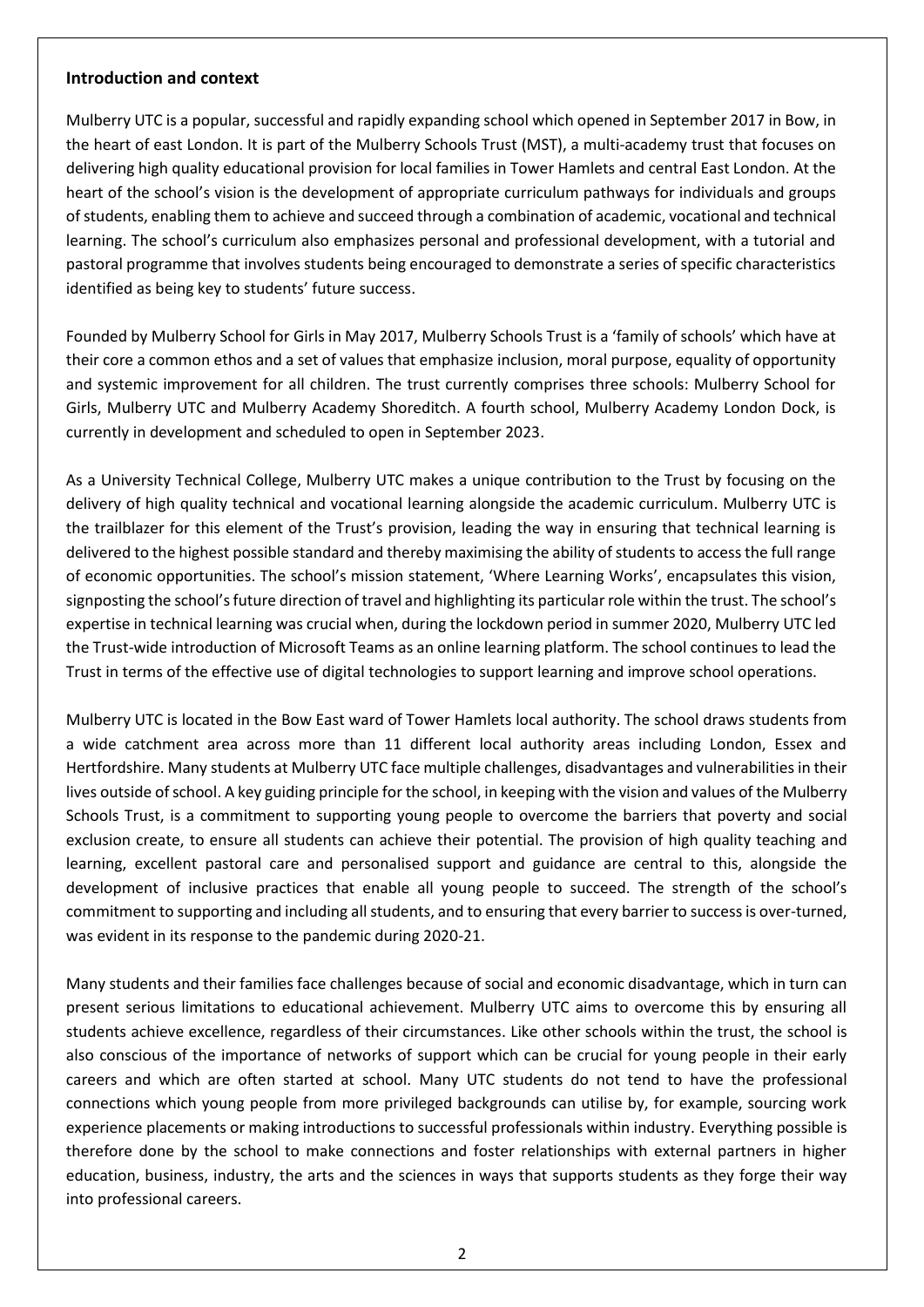Most of the young people who choose to join Mulberry UTC in Year 10 or Year 12 do so because they are attracted by the school's innovative curriculum, world-class facilities, supportive culture and welcoming atmosphere. Some students have not succeeded in their previous educational settings and are looking for a fresh start; some are looking for a more appropriate curriculum, while others have undiagnosed special educational needs. Many students make use of the additional support provided by the school's pastoral and SEN teams, including teaching assistants, the school counsellor and the school nurse. A significant minority of students need support with issues relating to substance abuse, mental or physical health difficulties, family dysfunction and multiple other issues. Within this context, Mulberry UTC provides the opportunity for young people to feel a sense of community, explore their place in the world and re-activate their self-esteem and self-belief. During their time at the school, students rapidly improve their knowledge, skills, confidence and resilience, enabling them to secure outstanding destinations that are closely linked with the UTC's areas of technical specialism. As a result, many young people who have previously struggled in education succeed at Mulberry UTC, whether they join the school at the start of Key Stage 4 or Key Stage 5. This includes young people with special educational needs, who destinations are carefully considered and well-planned in order to ensure their success in transition.

Amongst many local families, there are high levels of poverty and over-crowding, as well as youth unemployment and involvement with the local drugs economy, with its associated exploitation of young men and women. For many UTC students, family circumstances deteriorated during 2020-21 owing to the impact of the pandemic. In this context, it is particularly important that high expectations for all young people pervade every aspect of the school's work. Barriers to progress and achievement do not limit ambitions or aspirations: all students are set challenging targets and given the support they need to achieve them. The poverty and social exclusion faced by increasing numbers of young people and their families are seen as challenges to be overcome through high quality educational opportunities, rather than reasons to accept poorer outcomes. As well as great teaching, all students have access to excellent pastoral care, a tailored personal development curriculum and high quality careers guidance. The impact is clear in the success experienced by Mulberry UTC students in examinations, destinations and improved well-being.

Mulberry UTC is committed to the creation of a sustainable and replicable approach which enables young people from disadvantaged backgrounds to achieve success in high profile and prestigious professional occupations. At present, relatively few young people from the immediate local area take up professional careers in the City of London, Canary Wharf and the creative economy in Shoreditch. As well as high quality teaching and learning, Mulberry UTC prepares students for the professional workplace through a strong focus on personal and interpersonal skills, which are developed through the tutorial programme, PSHE curriculum and the House System. The school's approach to behaviour management emphasizes the importance of students becoming 'professional and work-ready'. When discussing the importance of dress code, punctuality, attitude to learning or professional conduct, staff remind students about the implications within a workplace of being late or not behaving in a professional manner. This leads to a greater sense of agency amongst young people, since they understand the reasons why developing particular characteristics and exhibiting certain behaviours is important. As a result, the school is a positive and purposeful environment in which students behave towards others with respect, tolerance and understanding.

There are seven sets of characteristics which the school seeks to develop in its students, to ensure they can succeed in the twenty-first century professional workplace:

- 1. Confidence and self-belief
- 2. Resilience and adaptability
- 3. Creativity and innovation
- 4. Independence and self-motivation
- 5. Passion, drive and commitment
- 6. Ambition and aspiration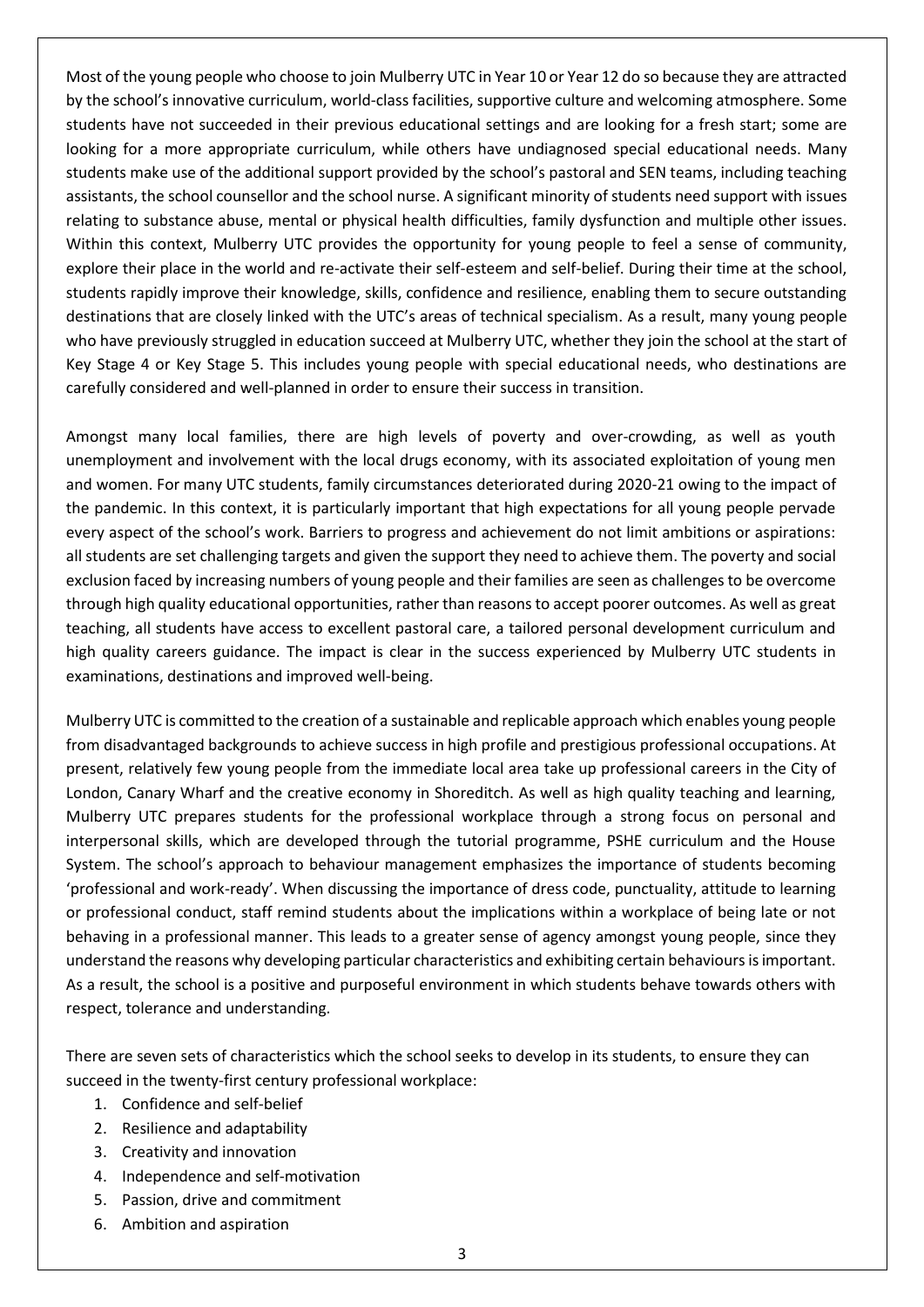7. Problem-solving and the ability to take informed risks

These characteristics are developed through the formal taught curriculum as well as through PSHE, tutorials, project work, extra-curricular activities, trips and visits, work experience and the enrichment programme. Heads of House have responsibility for ensuring that all students gather evidence about their development of professional characteristics through online portfolios using Teams, which also provides an effective mechanism for recording and monitoring students' participation in extra-curricular activities.

Students' experience of practical and applied learning during their time at the school helps ensure they can succeed in their chosen industries. Health and Social Care students learn clinical skills during work experience within Barts Health NHS Trust and and are taught first aid skills by visiting staff from the London Ambulance Service. Science students learn about virtual reality surgery through role models such as Professor Shafi Ahmed and, through the Science Seminar Series, develop expert knowledge about key aspects of the health service such as phlebotomy and organ transplant. As a result, students are well-equipped to take up places at university to study nursing, midwifery, paramedic or biological sciences, or to take up apprenticeships within the NHS. During the lockdown period of summer 2020, several Year 13 students were employed within local hospitals as healthcare assistants; the practical skills and contextual knowledge they had developed during their time at Mulberry UTC enabled them to take up these key roles in local hospitals during the first wave of the pandemic.

Students leaving Mulberry UTC are well-informed about their chosen areas of study and confident in their own skills, talents and abilities. Through activities such as 'Humanities Live', students learn about key issues within their chosen areas of study in the humanities and social sciences. In the Creative Industries, students learn how to use cameras, microphones and digital editing equipment to create their own films, animations, radio programmes and audio books. Performing and Production Arts students took part in a series of workshops led by the cast and crew of ANNA, the National Theatre's pioneering production which was rehearsed in the UTC theatre. The English National Opera teach students about theatricality and set design, while the BFI provides students with unique insight into the work of the British film industry. Every year, KS4 students visit Half Moon Theatre to learn about the range of careers that are available within the theatre industry. The industry insight which students gain through these experiences leaves them well-placed to succeed at university and in their future professional careers within the creative industries.

Students who graduate from Mulberry UTC are thoughtful, creative problem-solvers who are able to take calculated risks in order to overcome obstacles. The maths curriculum teaches students problem-solving skills which can be applied in project work. Students learn how to take calculated risks activities in a safe environment during outdoor activity sessions at Shadwell Basin and the annual day trip to Stubbers for all new Year 10 students. Teachers are encouraged to model formal spoken English, raising expectations for students' spoken contributions in lessons. Students regularly make presentations in assemblies and speak with confidence to representatives from university and employer partners. Debate is used regularly as a teaching and learning strategy and students have multiple opportunities to take part in debating competitions outside the classroom, through the Model UN programme, the Sheriff's Challenge and the Jack Petchey Speak Out Challenge.

Student voice is developed through the House System, with House Captains, Vice Captains and House Ambassadors elected every year through an application and interview process. Students regularly meet with senior leaders and visitors to talk about their learning and to reflect on their progress. House representatives take part in a wide range of activities aimed at improving students' confidence and helping them to develop networking skills. During personal development sessions in tutor time, students take part in informed discussions about current affairs, building knowledge of world events and learning how to have constructive conversations about controversial issues. As a result, students are well-prepared for college, university and job interviews, with high success rates for students applying to competitive degree courses.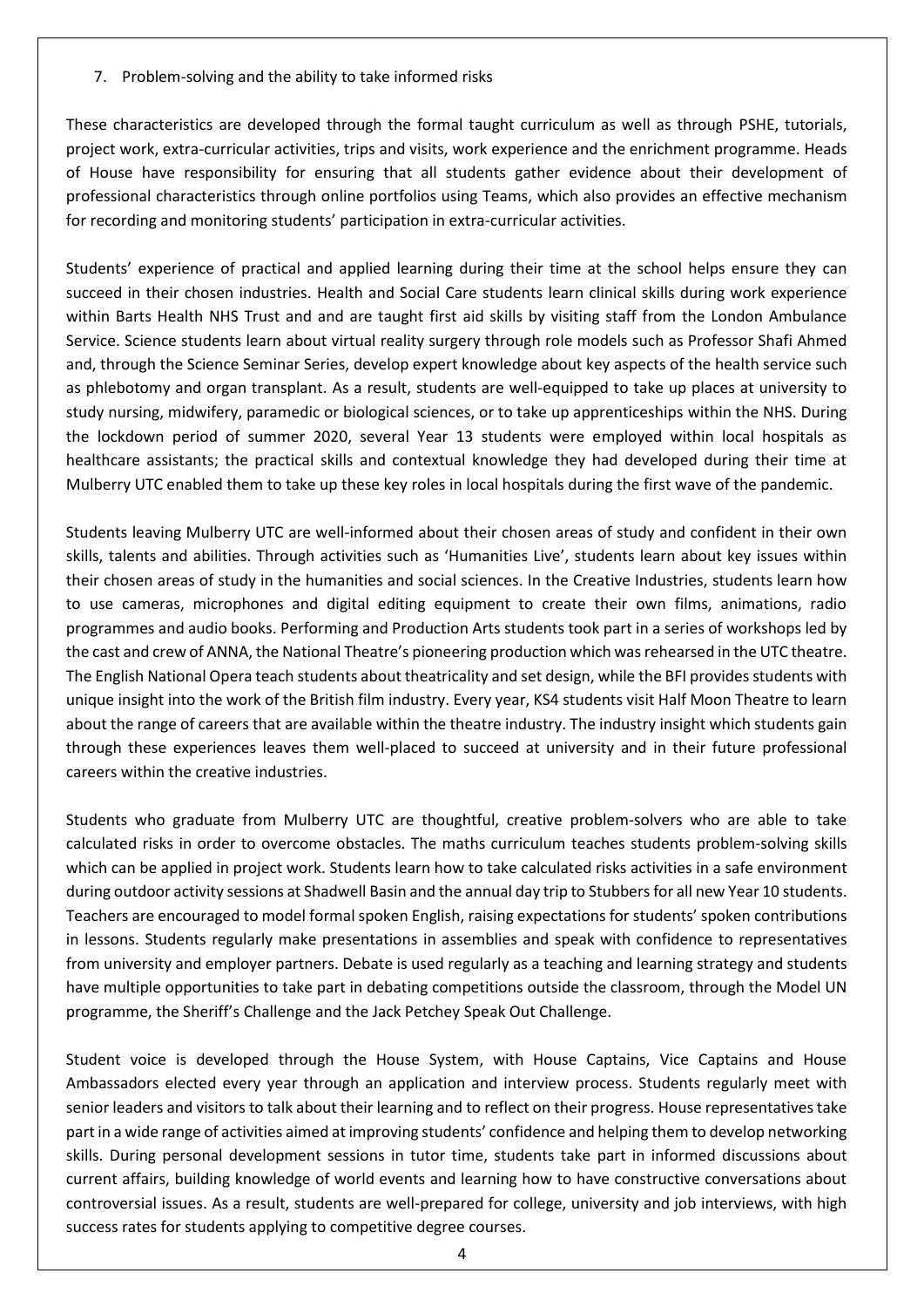The school has a well-equipped library and students are encouraged to read widely and to form book groups; staff display on their classroom doors the books they are currently reading as a way of modelling good reading habits. Creative writing is prominent across the school and several students have successful entered creative writing competitions, leading to pieces of writing being published and shared with a wider audience. At the same time, students are given the opportunity to become skilled users and critical consumers of the digital technologies which define the twenty first century workplace. Mobile phones are not used in school, owing to the associated safeguarding risks and the distraction created by the presence of social media and within a school environment. Instead, students use laptops, tablets, Macs and PCs provided by the school to enrich their learning experience. In Media, students use professional-standard cameras, lights, tripods and other industry-relevant equipment.

The school's success in teaching students how to use digital technologies was crucial to its ability to maintain continuity during the lockdown periods of summer 2020 and spring 2021. With the school building required to close at short notice, students were able to continue learning online, engaging in live interaction with teachers on a daily basis. During this time, 100% of students engaged with online learning and with daily pastoral check-ins. Over 100 laptops were given out to students, to ensure they were able to be part of the online school. Despite students not being able to attend school in person, all students were able to follow their normal timetable and to access high quality online lessons delivered by their teachers, to ensure they were able to continue to make progress in their qualifications.

The school takes seriously its responsibility to help students develop the skills needed for effective independent study, particularly in the Sixth Form. An independent learning strategy is in place, which sets our minimum expectations for the amount of time students should spend each day and each week studying outside of lesson time. Sixth Form students have regular timetabled independent study sessions within the school day, usually supervised by a member of staff. Teaching staff provide independent learning booklets and track students' progress towards the tasks set out in these booklets on a regular basis. Teams and other digital platforms are used to provide additional resources, including digital textbooks which students can access electronically both inside and outside of school. To ensure students use technology safely, e-safety lessons are provided as part of the personal development/PSHE programme. Students' confidence about using technology and their understanding of how to do so safely ensured there have been no serious breaches of the school's online learning Code of Conduct during the lockdown period.

The schools takes seriously its responsibility to help students develop the resilience needed to succeed in a competitive workplace environment. An emphasis on high expectations and individual accountability, along with unconditional support and encouragement, is an important aspect of this. Students who encounter difficulties are helped and supported but nevertheless expected to maintain high standards of behaviour. A number of students have become homeless while attending the school, some have experienced mental health difficulties; others have encountered abuse, neglect or serious physical illness, including a student treated for life-threatening cancer. Every possible resource is made available to these students including expert pastoral and safeguarding provision, a school counsellor, school nurse and outside agencies including CAMHS. This support continues remotely during the periods of time when the school building is closed to students, with appointments taking place on the phone or online. As a result, most students overcome the challenges they encounter in their lives outside of school and go on to achieve success in their technical, vocational and academic qualifications.

A comprehensive, well-structured personal development programme helps ensure Mulberry UTC graduates are strong team players who can succeed in the diverse twenty-first century workplace. Students benefit from the support of a Head of House, tutor and vertical tutor group with the House System. Vertical groupings promote positive relationships between students from different year groups. Students have multiple opportunities to manage their social environment, for example the House Captains, a student-run school football team and the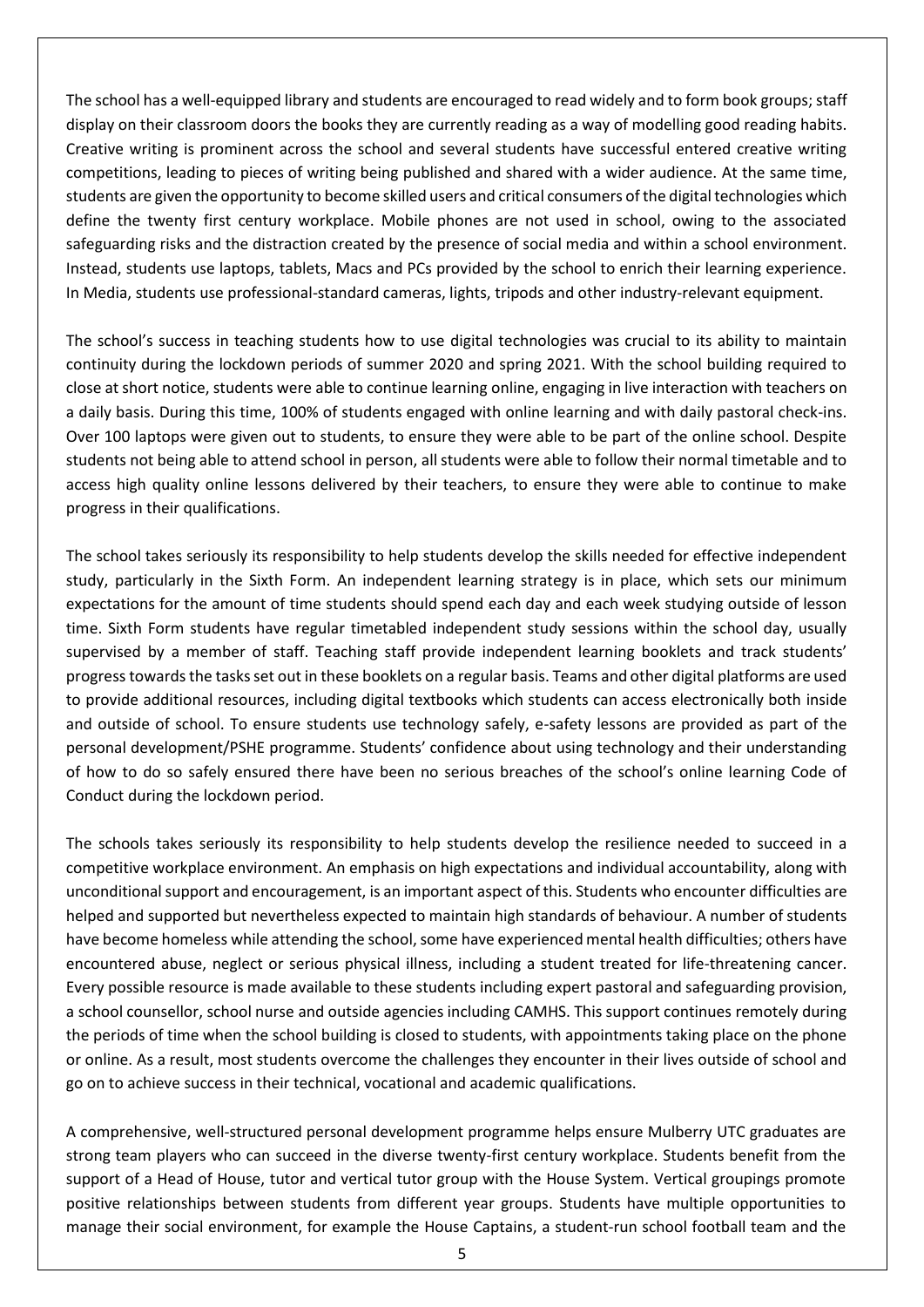Charity and Equality committee. Students are encouraged to develop an appreciation of work life balance and of the benefits of taking on responsibilities which enable them to make a contribution to the school community. Students and parents comment that they benefit greatly from these experiences in terms of developing confidence, maturity and responsibility. The strength of community developed within the school was evident in the support that continued to be shown by students towards each other during the lockdown period.

Mulberry UTC students are passionate about inclusion and diversity and use this passion to make the world a better place. The school's Social Justice and Equality Working Group creates a space for students to discuss issues of race, inclusion and diversity. As a result, students from diverse backgrounds and circumstances work together successfully, respect each other and support each other when going through difficulties. They organise collections for local food banks, volunteer for local and global charities such as We.org and the Whitechapel Mission, and take part in campaigns about issues they feel passionate about, for example in relation to climate change. During their time at the school, they develop the knowledge, skills, confidence needed to excel in their future professional careers, to make their voices heard and to respond successfully to rapidly changing global environments.

### **Headlines**

Mulberry UTC is a good school with elements of outstanding practice.

### **Key strengths of the school**

| <b>Quality of</b><br><b>Education: Intent</b><br>GOOD | The curriculum is carefully planned, organised and managed to ensure that all<br>$\bullet$<br>students follow appropriate pathways and succeed in their chosen courses.<br>The curriculum is tailored to the needs of individual students and the demands of<br>the labour market, ensuring students are well-prepared for professional careers.<br>Ambitious targets are set for students and most successfully achieve their targets.<br>Schemes of learning are coherently planned and sequenced so that students<br>$\bullet$<br>cumulatively build up the knowledge & skills needed for qualifications.<br>All students access the full curriculum; the UTC is fully inclusive.<br>٠<br>Students specialise in particular subjects in a way that is appropriate within the UTC<br>$\bullet$<br>context; most students combine academic, technical and vocational courses. |
|-------------------------------------------------------|--------------------------------------------------------------------------------------------------------------------------------------------------------------------------------------------------------------------------------------------------------------------------------------------------------------------------------------------------------------------------------------------------------------------------------------------------------------------------------------------------------------------------------------------------------------------------------------------------------------------------------------------------------------------------------------------------------------------------------------------------------------------------------------------------------------------------------------------------------------------------------|
|                                                       |                                                                                                                                                                                                                                                                                                                                                                                                                                                                                                                                                                                                                                                                                                                                                                                                                                                                                |
| <b>Quality of</b>                                     | The overall quality of teaching, learning and assessment is consistently 'good' across<br>$\bullet$                                                                                                                                                                                                                                                                                                                                                                                                                                                                                                                                                                                                                                                                                                                                                                            |
| <b>Education:</b>                                     | the school with some 'outstanding' practice in all subject areas.                                                                                                                                                                                                                                                                                                                                                                                                                                                                                                                                                                                                                                                                                                                                                                                                              |
| Implementation                                        | The overall quality of marking, feedback & assessment is 'good', with some<br>$\bullet$<br>outstanding practice e.g. tracking of students in technical subjects.                                                                                                                                                                                                                                                                                                                                                                                                                                                                                                                                                                                                                                                                                                               |
| GOOD                                                  | Teachers plan lessons and sequences of lesson effectively.                                                                                                                                                                                                                                                                                                                                                                                                                                                                                                                                                                                                                                                                                                                                                                                                                     |
|                                                       | Teachers provide timely and high quality feedback, so that students know where<br>$\bullet$<br>they need to improve and how to make the necessary improvements.<br>There is a culture of high expectations, aspirations and excellence in relation to<br>$\bullet$                                                                                                                                                                                                                                                                                                                                                                                                                                                                                                                                                                                                             |
|                                                       | academic, vocational and technical achievement.                                                                                                                                                                                                                                                                                                                                                                                                                                                                                                                                                                                                                                                                                                                                                                                                                                |
|                                                       | Engagement with employer and university partners is strong and this has a positive<br>$\bullet$<br>impact on students' achievement and their destinations.                                                                                                                                                                                                                                                                                                                                                                                                                                                                                                                                                                                                                                                                                                                     |
| <b>Quality of</b>                                     | Overall outcomes are judged to be good, based on the UTC's first full set of<br>$\bullet$                                                                                                                                                                                                                                                                                                                                                                                                                                                                                                                                                                                                                                                                                                                                                                                      |
| <b>Education:</b>                                     | examinations in summer 2019.                                                                                                                                                                                                                                                                                                                                                                                                                                                                                                                                                                                                                                                                                                                                                                                                                                                   |
| Impact                                                | Student outcomes at Key Stage 4 and 5 in summer 2020 and 2021 were outstanding.                                                                                                                                                                                                                                                                                                                                                                                                                                                                                                                                                                                                                                                                                                                                                                                                |
|                                                       | Students make significant progress in all subjects and in both key stages.<br>$\bullet$                                                                                                                                                                                                                                                                                                                                                                                                                                                                                                                                                                                                                                                                                                                                                                                        |
| GOOD                                                  | KS4 students' progress accelerates significantly after they join Mulberry UTC.<br>Progress and attainment in English and Maths at KS4 is very strong.<br>٠                                                                                                                                                                                                                                                                                                                                                                                                                                                                                                                                                                                                                                                                                                                     |
|                                                       | Year 12 students who have not previously succeeded in education achieve well;<br>average grade Distinction for L2 Business and Health and Social Care.                                                                                                                                                                                                                                                                                                                                                                                                                                                                                                                                                                                                                                                                                                                         |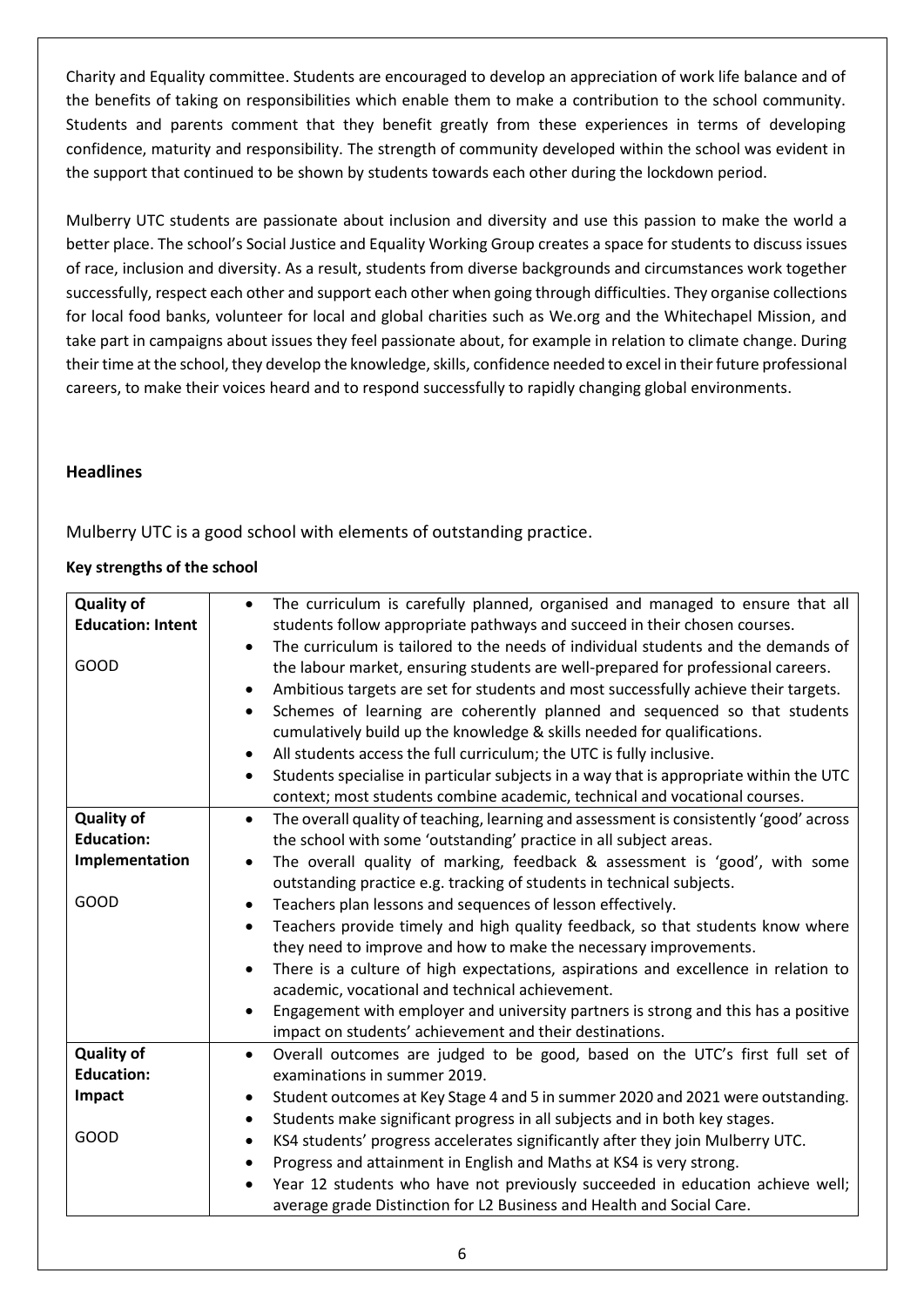|                      | Progress & attainment in technical & vocational subjects at KS5 is strong, with a<br>positive Completion and Attainment score for Digital Media and positive VA for<br>other technical/vocational subjects. |
|----------------------|-------------------------------------------------------------------------------------------------------------------------------------------------------------------------------------------------------------|
|                      | There is a smaller than average gap between disadvantaged and non-disadvantaged<br>$\bullet$<br>students.                                                                                                   |
|                      | Students with Special Educational Needs achieve well and, in some cases, make<br>$\bullet$<br>more progress than those students without SEN.                                                                |
|                      | Destinations for Post-16 students are outstanding, with 85% of students going on to<br>$\bullet$<br>university and the rest going into apprenticeships or employment.                                       |
| <b>Behaviour and</b> | Behaviour of students in both key stages is excellent; students behave well, show<br>$\bullet$                                                                                                              |
| attitudes            | respect to each other and behave in a polite and courteous way.                                                                                                                                             |
|                      | During lesson times, the school has a calm and purposeful atmosphere, with<br>$\bullet$                                                                                                                     |
| <b>GOOD</b>          | students engaged in learning in classrooms, the library and shared study spaces.                                                                                                                            |
|                      | No fixed term or permanent exclusions have been made since December 2019 and<br>$\bullet$                                                                                                                   |
|                      | there are minimal internal exclusions.                                                                                                                                                                      |
|                      | Relationships among learners and staff reflect a positive and respectful culture.<br>$\bullet$                                                                                                              |
|                      | Learners feel safe and incidents of bullying or discrimination are extremely rare.<br>$\bullet$                                                                                                             |
|                      | Comprehensive strategies to continue to improve attendance are in place and KS4<br>$\bullet$                                                                                                                |
|                      | students' attendance is better than it was in their previous schools.                                                                                                                                       |
| Personal             | The school has a strong positive ethos and culture; the House System helps ensure<br>$\bullet$                                                                                                              |
| <b>Development</b>   | that pastoral care and welfare are excellent.                                                                                                                                                               |
|                      | The promotion of students' spiritual, moral, social and cultural development and<br>٠                                                                                                                       |
| <b>GOOD</b>          | their physical well-being is good.                                                                                                                                                                          |
|                      | Incidents of bullying or discrimination are extremely rare and, when they do occur,                                                                                                                         |
|                      | are dealt with swiftly and robustly by members of staff.                                                                                                                                                    |
|                      | Students benefit from a wide range of employer engagement opportunities,<br>$\bullet$                                                                                                                       |
|                      | ensuring they are well-prepared for entry into future careers.                                                                                                                                              |
|                      | Students take part in a wide range of extra-curricular and enrichment activities,<br>developing voice, confidence and employability skills.                                                                 |
|                      | A comprehensive personal development curriculum is in place at both key stages.                                                                                                                             |
|                      | The school supports learners to develop character and helps them know how to                                                                                                                                |
|                      | keep physically and mentally healthy.                                                                                                                                                                       |
| Leadership and       | The Principal, Executive Principal, Trust and Local Governing Body are fully focused<br>$\bullet$                                                                                                           |
| <b>Management</b>    | on and committed to achieving the vision of a UTC which provides all students with                                                                                                                          |
|                      | an outstanding education.                                                                                                                                                                                   |
| GOOD                 | Support from the Trust, including the Trust Board and the Local Governing Body, is<br>$\bullet$                                                                                                             |
|                      | outstanding.                                                                                                                                                                                                |
|                      | Members of the Local Governing Body visit regularly, are closely engaged and well-<br>٠                                                                                                                     |
|                      | informed about the school.                                                                                                                                                                                  |
|                      | Senior leaders facilitate high quality training, ensuring staff are equipped to deliver<br>$\bullet$                                                                                                        |
|                      | high quality teaching, learning, assessment, leading to excellent student outcomes.                                                                                                                         |
|                      | Leaders have high expectations for all members of the school community, engage<br>$\bullet$                                                                                                                 |
|                      | with staff and take account of pressures on them.                                                                                                                                                           |
|                      | Subject leadership and subject expertise across the school is strong, leading to a<br>$\bullet$                                                                                                             |
|                      | consistently high quality of teaching in all subject areas.                                                                                                                                                 |

### **Ongoing whole school priorities:**

- Maximise student progress and achievement for all learners at KS4 and KS5.
- Ensure there is no significant gap between the attainment and progress of different groups.
- Continue to develop the 'professional and work-ready' approach in all students in all areas of the school.
- Ensure all students attend school every day, including those in hard to reach groups.
- Secure and sustain high quality employer engagement and partnerships in all areas of the curriculum.
- Continue to recruit students into Year 10 and Year 12, to ensure ongoing financial viability.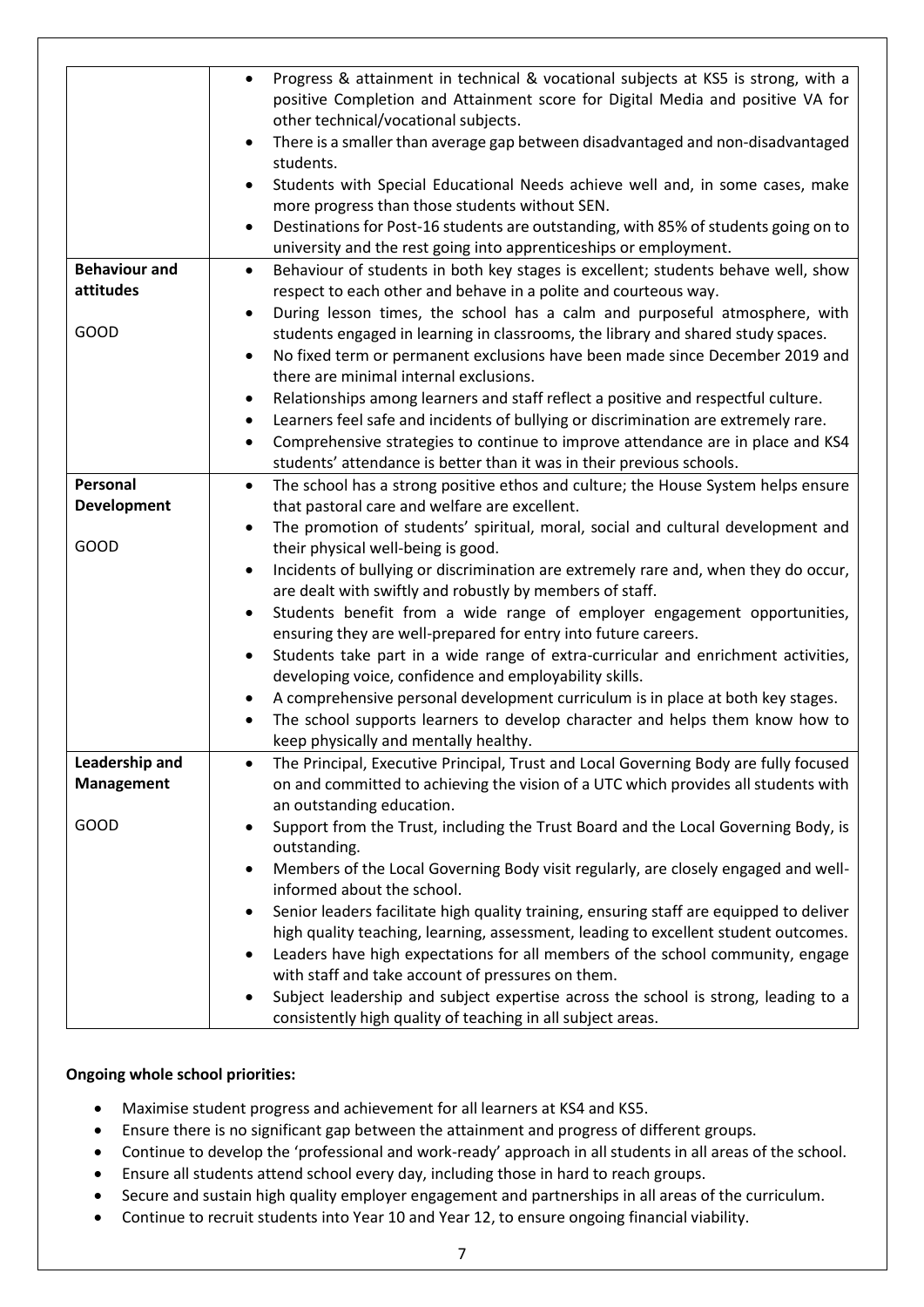### **Specific priorities for 2021-22:**

- Improve the quality consistency of teaching, learning and assessment across the school, so that all teachers in all subject areas are consistently providing an outstanding learning experience for students.
- Continue to strengthen the role of Directors of Learning, with a focus on leadership of teaching and leading, the SEF cycle and responsibility for the quality of teaching, learning and assessment.
- Ensure the House system is fully embedded at the heart of the school, including a fully-fledged student leadership programme, student-led newsletter and a full programme of extra-curricular activities in which all students participate.
- Following the pandemic, put into place a programme of work focusing on the reinforcement of professional expectations, including punctuality, attendance and attitude to learning.
- Further develop the school's work on equality, diversity and inclusion, through the creation of a Student Diversity Council and a reinvigoration of the Social Justice and Equality Working Group.
- Strengthen the provision of staff CPD and training for Early Career Teachers, in collaboration with the Teaching School Hub, and ensure all staff have a short and medium-term plan for their professional development and progression.
- Continue to lead the Trust's work on the effective use of digital technologies, maintaining the ability to move schools online if required and maximising the impact of Mulberry Learn and other technologies for learning and reduction of staff workload.
- Review the curriculum offer and further refine provision; prepare for the introduction of a new curriculum pathway in September 2022 focused on high-tech design and engineering.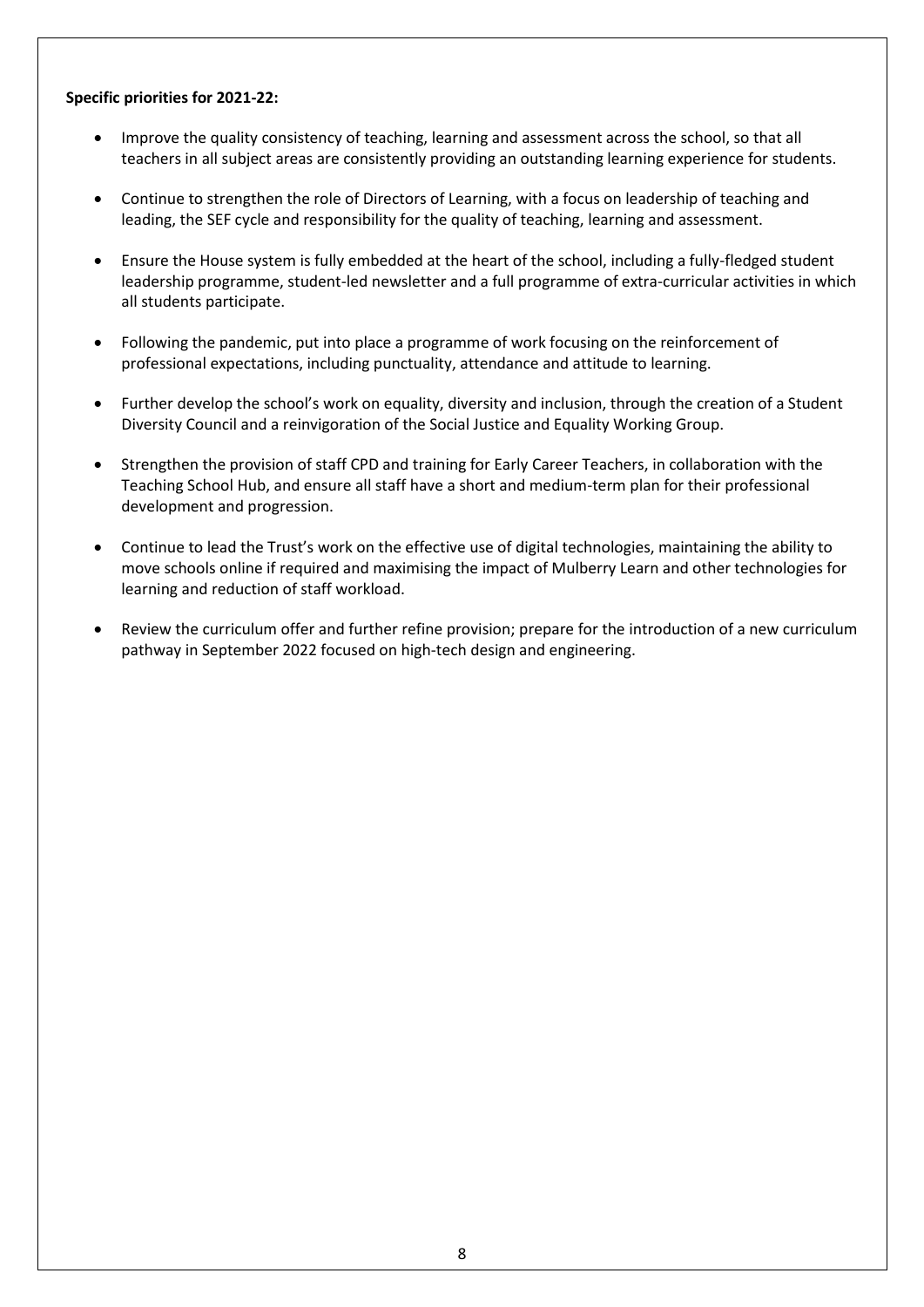# **Student cohort and characteristics**

- There are 385 students on roll with the majority (322) in the sixth form.
- There are 64 students in KS4 23 in Year 11 and 41 in Year 10.
- 71% of students are girls and 29% are boys.
- The largest ethnic group within the school population is Bangladeshi (65%). The school community also includes students from a wide range of other groups including White English/British (11%) and Black (including sub-categories) (10%).
- 75% of students identify as Muslim and 11% of students identify as Christian.
- In October 2021, 188 students out of 385 were eligible for free school meals (53%). This is significantly higher than the national average in 2020-21 of 20.8%.
- 59% of students are eligible for Pupil Premium, which is significantly higher than the national average.
- A greater than average number of students are known to social care, with 3 students on Child in Need plans (October 2021).
- The proportion of students with an Education, Health and Care Plan is higher than the national average. In October 2021, 9 students at the school (2.3%) have an EHCP.
- The level of Special Educational Needs is higher at Mulberry UTC than the national average, which is 10.5%. The proportion of students in each year group on the SEN register in 2021-22 is given below.

|         | 2019-20 | 2020-21 | 2021-22 |
|---------|---------|---------|---------|
| Year 10 | 11%     | 20%     | $4%$ *  |
| Year 11 | 7%      | 11%     | 21%     |
| Year 12 | 12%     | 20%     | $7%$ *  |
| Year 13 | 10%     | 15%     | 17%     |

\*For new Year 10 and Year 12 students, assessments are still ongoing and therefore numbers are subject to change.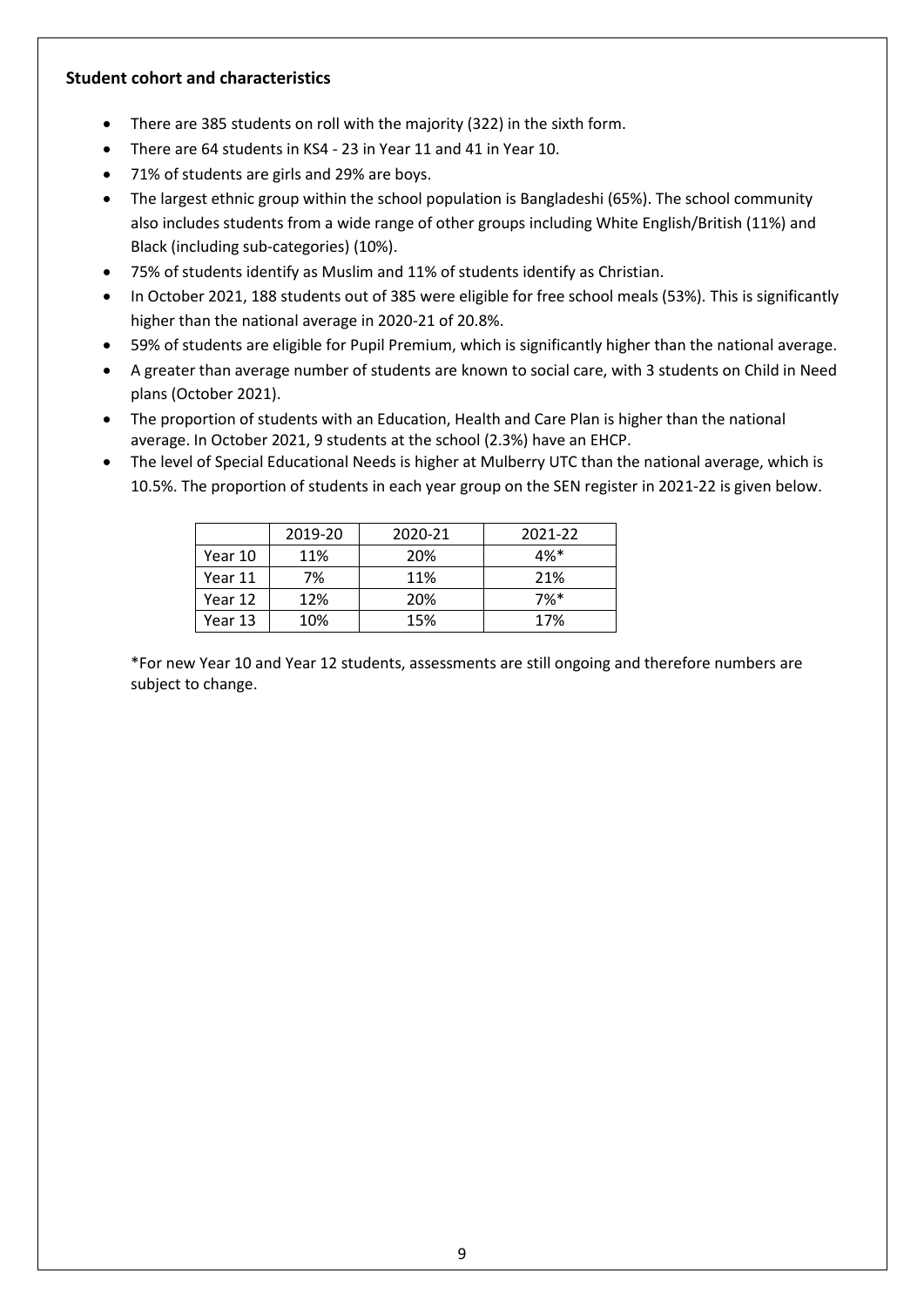### **Section 1a: Quality of education - Intent**

Mulberry UTC provides appropriate curriculum pathways for young people who are interested in developing their technical and vocational capabilities alongside academic qualifications. The school provides young people with a high quality academic, technical and vocational education which is tailored to the needs and interests of students and which leads them to fulfilling future careers. The curriculum is carefully is designed to give all learners, particularly the most disadvantaged, the knowledge and cultural capital they need. The curriculum is coherently planned and sequenced in a way that enables students to develop the knowledge and skills they need for future learning and employment. Through close collaboration with sponsors and partners, the school has designed a world class curriculum that is enhanced by high quality work experience and visiting speakers, as well as comprehensive pastoral support and a full range of extra-curricular opportunities. As a result, students achieve well in their qualifications and progress to college, university, apprenticeships and employment in areas relating to the UTC's areas of technical specialism.

Mulberry UTC recognises and values the talents and abilities of young people with practical, creative, technical and social skills, as well as those who excel at academic learning. Before joining the school, every student has at least two opportunities to meet with staff to talk about their curriculum options, to ensure that they choose the right pathway. . Interventions and alternative curriculum pathways are used when appropriate, but the focus is always on quality first teaching in the classroom. As a result, all students are able to access the curriculum and the vast majority are able to complete their courses and achieve their target grades

Students comment that the UTC approach helps them to decide what they want to do in the future and to secure meaningful destinations. Comments from students include:

- o *'I came to the UTC unsure of what I wanted to do but I always had an interest in sciences. Teachers have provided me with guidance and spoken to me about being a paramedic. I have also had the chance to meet and talk with those in the profession through the science seminar series. I work well under pressure, and already teach others CPR which I have learnt through my course at the UTC'*
- o *'Once a week I head over to the Royal London hospital to work in the renal department where I* work alongside a range of professionals. My training from Bart's and the London Hospital *has taught me how to deal with different individuals with different needs and the confidence, communication skills and self-reliance it has taught me will undoubtedly support my future aspiration to work in the Police.'*
- o *'By coming to the UTC, I have been able to network with people who work in the field of midwifery. This had allowed me to gain work experience at the Royal London Hospital over the half term. I was able to shadow a community midwife attending home visits, observing the way postnatal advice is provided and carrying out the heel prick test to test for any disabilities or severe health conditions. This opportunity has allowed my passion for midwifery to be shown in interviews for the course when applying to university.'*
- o *I really appreciate the opportunities I have been given through the technical projects. I worked on the Spotlight project, which involved the creation of promotional materials for an upcoming artist. I learned professional skills like time management, working in a team and networking, and technical skills such as how to competently use audio and camera equipment as well as editing using advanced, industry standard software. It was fun, but we learned a lot in a professional environment! The experience gave me a real insight into what a career in the industry might be like.' (Year 11 student)*
- Regular, rigorous monitoring of teachers' planning is carried out by senior and middle leaders, with a requirement that schemes of learning are submitted at the start of each term. This results in high quality,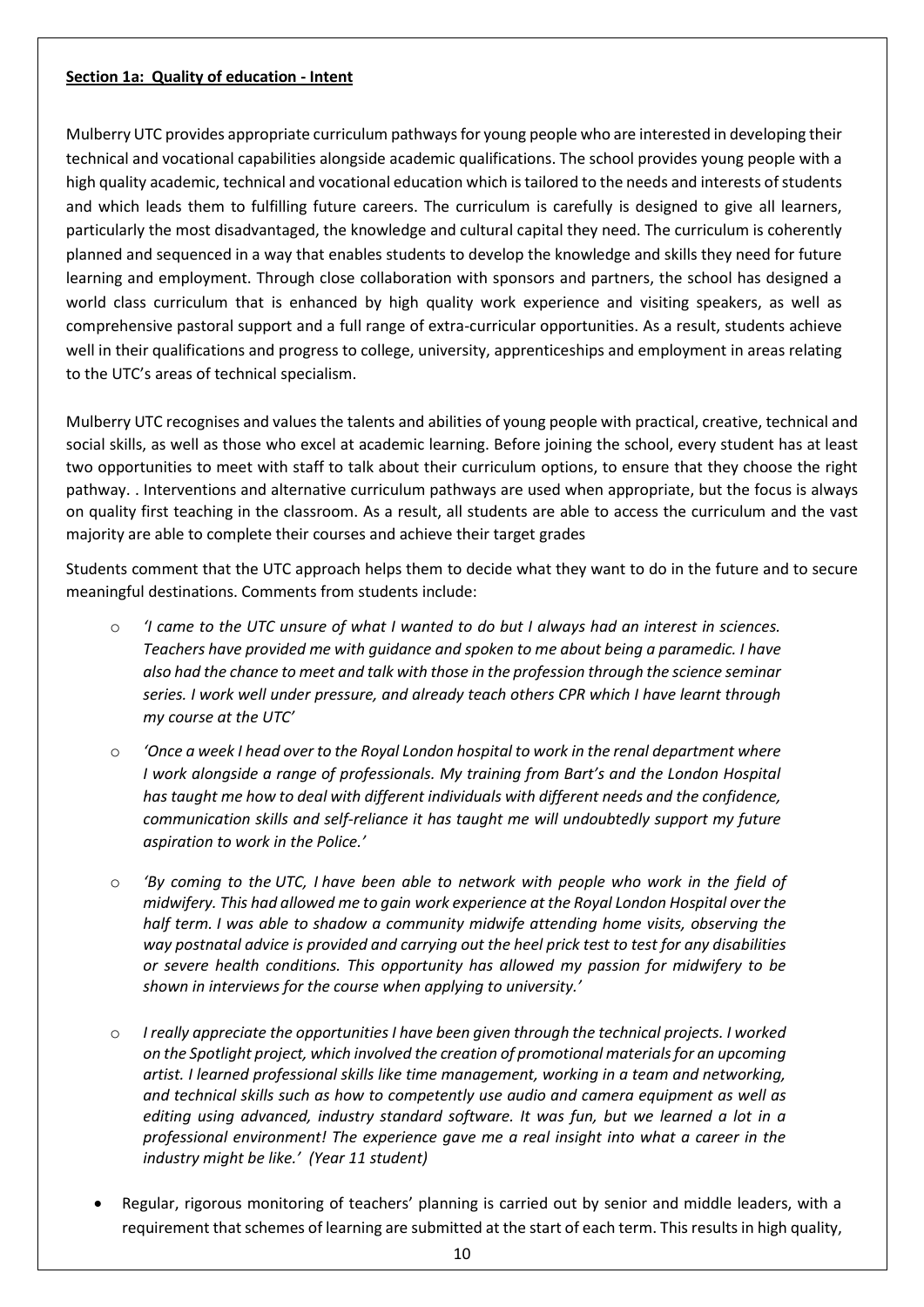well-planned lessons which structure students' learning and ensure they achieve well.

- Students engage in meaningful ways with employers throughout their programmes of study, in a way that equips them with the skills and experience necessary to be successful on their courses and to take up high quality college, university and apprenticeship places when they leave
- Depending on the course studied, employer engagement involves spending a series of full days on placement in a hospital (Health and Social Care), attendance to regular enrichment sessions with potential employers (Health Science), a work experience placement (Business) or industry engagement through modules on the course (Digital Media).
- Students who join MUTC in Year 12 at Level 2 have the option to progress to Level 3.

| <b>Curriculum</b><br>area     | <b>Employer engagement</b>                                                                                                                                                                                                        |
|-------------------------------|-----------------------------------------------------------------------------------------------------------------------------------------------------------------------------------------------------------------------------------|
| <b>Health and Social Care</b> | Work experience within Barts Health NHS Trust                                                                                                                                                                                     |
| <b>Health Science</b>         | 'Science seminar series' where visiting professionals discussing their roles with<br>students; regular visits from professionals including the London Ambulance<br>Service (will be re-started in 2021-22 following the pandemic) |
| Media                         | Visits to the BFI; workshops with expert professionals from the media industry;<br>BFI Film Academy workshops for selected students                                                                                               |
| Theatre                       | Workshops with the National Theatre and with ENO; regular theatre visits                                                                                                                                                          |
| <b>Business</b>               | Work experience; regular visits from professionals                                                                                                                                                                                |

### Employer engagement in the curriculum at Mulberry UTC

The UTC has the same academic, technical and vocational ambitions for all learners. Learners study a broad and balanced curriculum and it is not artificially narrowed.

- The UTC's curriculum is designed to enable all learners secure to meaningful destinations, either university, apprenticeships, further study or employment. All learners follow a curriculum programme which enable them to do this and as a result all students progress successfully.
- Students in Key Stage 4 students follow a core curriculum of English Language, English Literature, Maths and double Science plus academic and technical/vocational options. Many choose to stay at Mulberry UTC for Sixth Form as a result of the high quality experience they have during KS4.
- Students at Key Stage 5 follow a bespoke curriculum at either Level 2 or Level 3 which combines academic and technical/vocational qualifications. Sixth Form results are excellent as a result of students following an appropriate curriculum, receiving high quality teaching and being well-supported by the school.
- Sixth Form students who have not yet secured a pass in GCSE English or maths are supported to re-take, with results for students retaking GCSEs consistently above national average.
- Rigorous monitoring procedures are in place to ensure that content within subject areas is taught in a logical, systematic way that enables students to progress gradually through the process of acquiring new knowledge and skills. As a result, students accelerate rapidly from their baseline assessments and make steady progress towards achieving their target grades.

A strategy is in place to support students' development of independent learning skills. The curriculum also provides for students' development of self-esteem, confidence, resilience and positive relationships with others.

 Key Stage 5 students are supported to use non-lesson time effectively and study independently through supervised independent study in the library and UTC study areas, staffed by UTC teachers.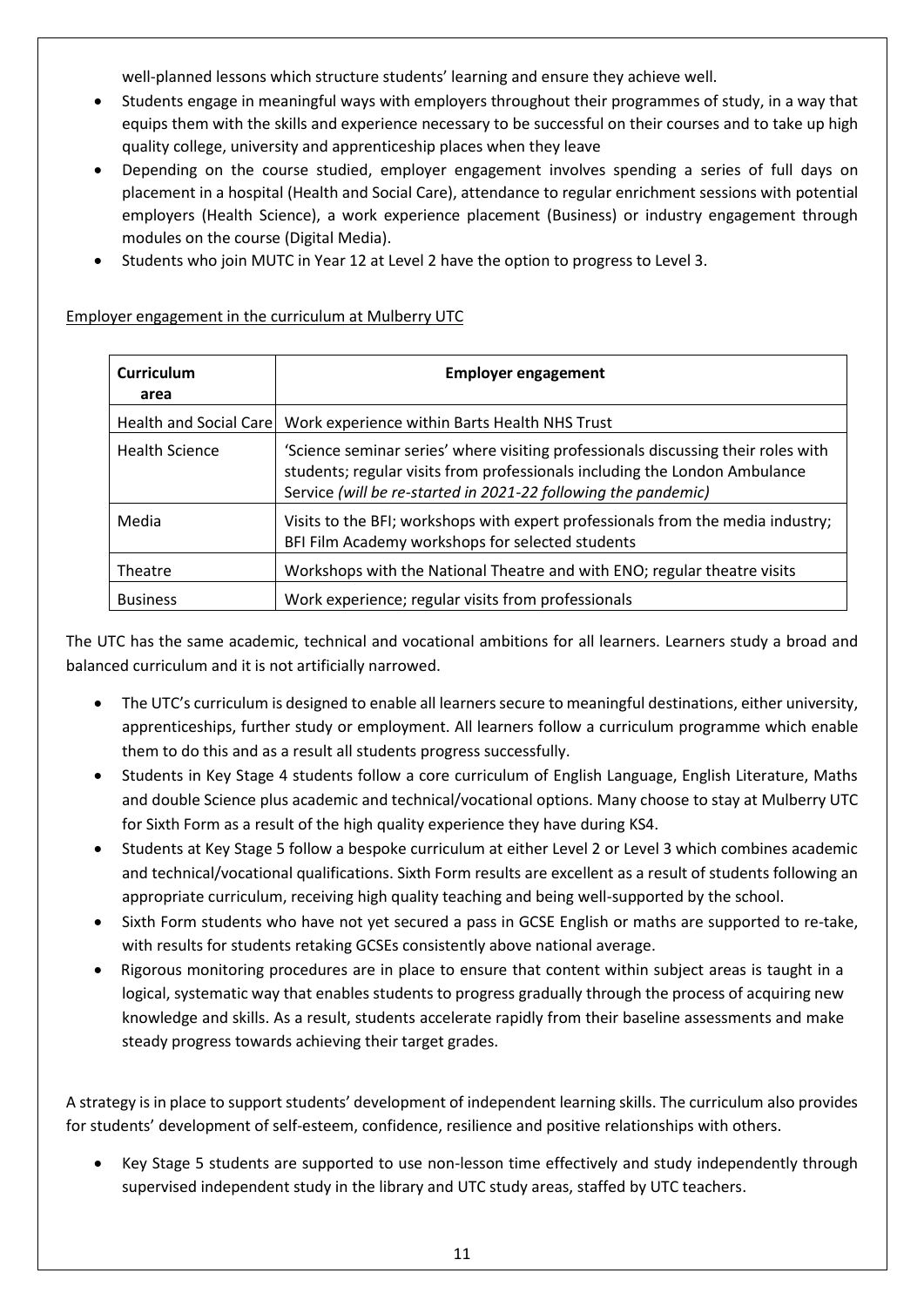- Sixth Form students use Teams to study independently at home, using resources created by their teachers and regularly submitting coursework and homework online.
- During 2020-21, students who were unwell or self-isolating continued to join lessons and learn remotely using Teams, ensuring they kept up with their work to help minimise gaps in learning.
- A weekly bulletin is shared with Sixth Form students, showcasing opportunities for apprenticeship and university programmes, along with other volunteering/summer programmes/events. The majority of sixth form students engage with opportunities beyond the classroom and this helps ensure they are ready to progress and to succeed when they enter university or employment.
- A clear progression programme ensures that the vast majority of students progress to meaningful destinations, either university or apprenticeships.
- Personal Development lessons cover content on positive relationships and different forms of bullying, including cyber bullying. The school is a supportive community where students look after each other; there are minimal incidents of bullying and students are confident in reporting issues if they arise.
- Students learn about drugs and about sex and relationships education during assemblies and tutorial sessions. Year 10 and 11 students also follow a tailored PSHE programme. As a result, the majority of students are able to make good decisions that keep themselves safe in relation to relationships.
- When issues arise outside of school relating to substance abuse or other harmful behaviour, students are supported by the school with the support of outside agencies including the police and social care.

### **Keys areas for improvement:**

- Ensure all students have opportunities for employer engagement across all courses and both key stages.
- Continue to create opportunities to support students to read widely & develop academic literacy skills.
- Ensure provision of Religious Education meets the requirement of the Locally Agreed Syllabus.
- Ensure provision of health, relationships and sex education meets the new statutory requirements.
- Ensure that the curriculum continues to evolve, to respond to feedback from students, parents and employer/university partners and to ongoing changes in the labour market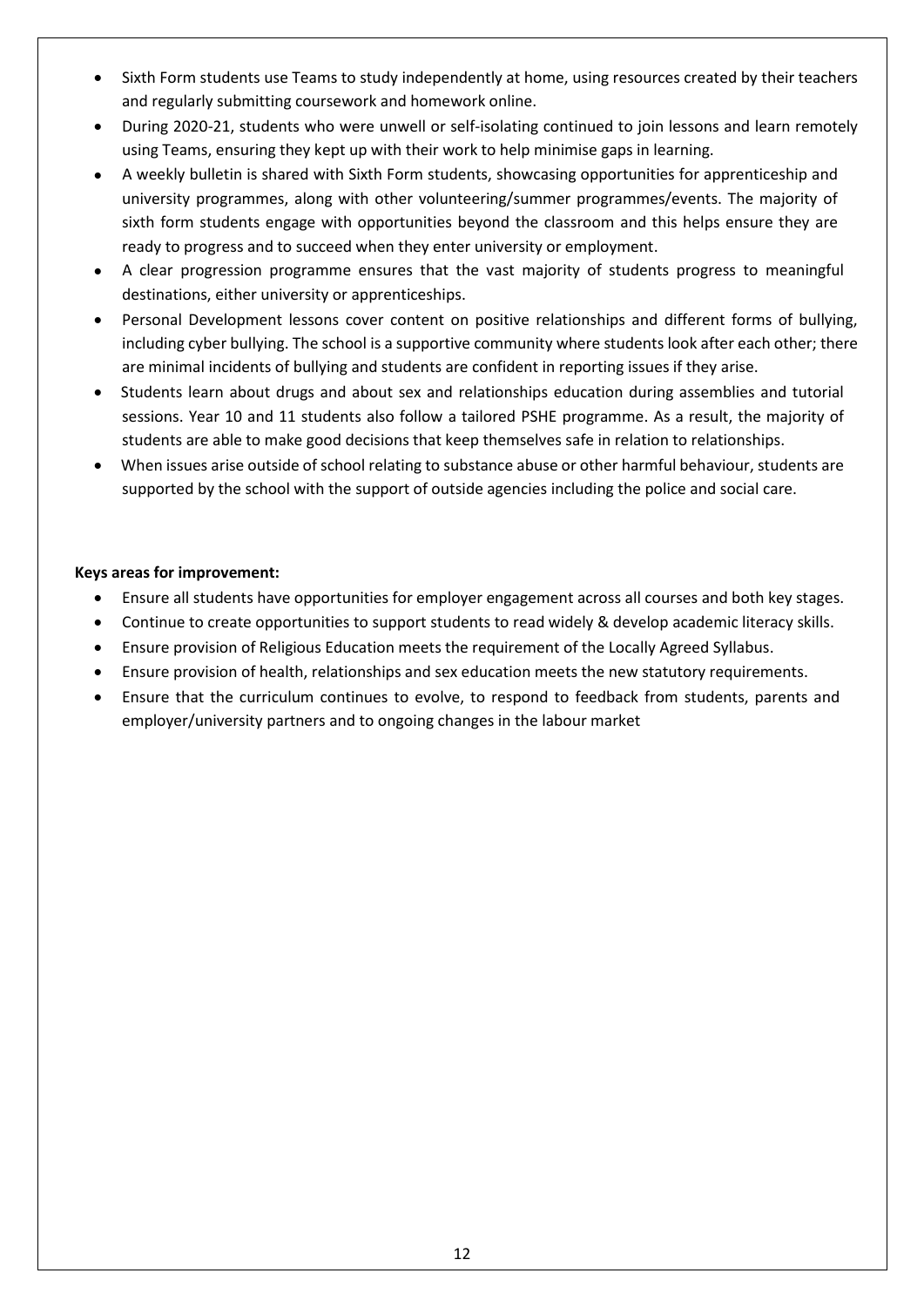## **Section 1b: Quality of education – Implementation**

High expectations for all young people pervade every aspect of the school's work. Barriers to progress and achievement do not limit ambitions or aspirations: all students are set challenging targets and given the support they need to achieve them. The poverty, social exclusion and learning difficulties faced by many students are seen as challenges to be overcome through high quality educational opportunities, rather than as reasons to accept poorer outcomes. As well as great teaching, all students have access to excellent pastoral care, a tailored personal development curriculum and high quality careers guidance. The impact is clear in the success experienced by students in their examination outcomes and destinations, as well as their well-being.

Within the health specialism, students learn how to talk to patients, to perform CPR, to conduct experiments in the laboratory, to test new products, to promote safeguarding and to ensure that patients are always treated with dignity and respect. Students studying health and social care complete work experience every year within Barts NHS Trust. As well as succeeding in their academic and technical qualifications, this means that students are better prepared for the next step – whether that is university or an apprenticeship. Sixth Form students have secured university places to study subjects relevant to their studies including nursing, midwifery, paramedicine and biomedical science.

The school is equipped with state of the art facilities for its specialism in the creative and digital industries, including a theatre modelled on the National Theatre's Dorfman. Students who want to work in theatre learn now to design costumes, to perform plays and to set up lighting rigs. Students who want to work in the media learn how to produce documentaries, to direct films, to make digital animations and to record podcasts. Many have secured destinations in relevant fields. One student who graduated in summer 2021 has gone on to study Production Arts at the Royal Academy of Dramatic Arts (RADA). Sixth Form students secured places to study film, media, and other related subjects.

Teachers at Mulberry UTC have expert knowledge of the subjects and courses they teach. Leaders provide effective support for those teaching outside their main areas of expertise, through subject-specific training which increase subject knowledge and expertise.

- The UTC is staffed by well-qualified subject specialists; as a result, students comment on the high quality of teaching in specialist subjects.
- Subject teachers have strong subject knowledge and are experts in their field. If teachers teach outside of their area of expertise then they are supported effectively by leaders to do this. Appraisal observations confirm that this has been effective in ensuring that teachers are able to deliver good and outstanding lessons.
- Health and Social Care teachers are supported in delivery of Anatomy and Physiology by specialist science teachers who have knowledge of the science curriculum.
- Teachers in maths have undertaken CPD to improve the quality of teaching, learning and assessment; as a result, progress and achievement in maths improved significantly between during 2018 and 2021.
- The school holds an annual whole school teaching and learning conference which has had a significant impact in relation to sharing good practice across the school and ensuring all teachers are confident in key areas, e.g. use of technology to support effective teaching and learning.
- The Head of Media has undertaken specialist training in delivering technical parts of the course including visual effects, sound and radio. As a result, teaching in the modules relating to these elements of the course is effective, students achieve well and positive feedback has been received from the moderator allocated by the exam board.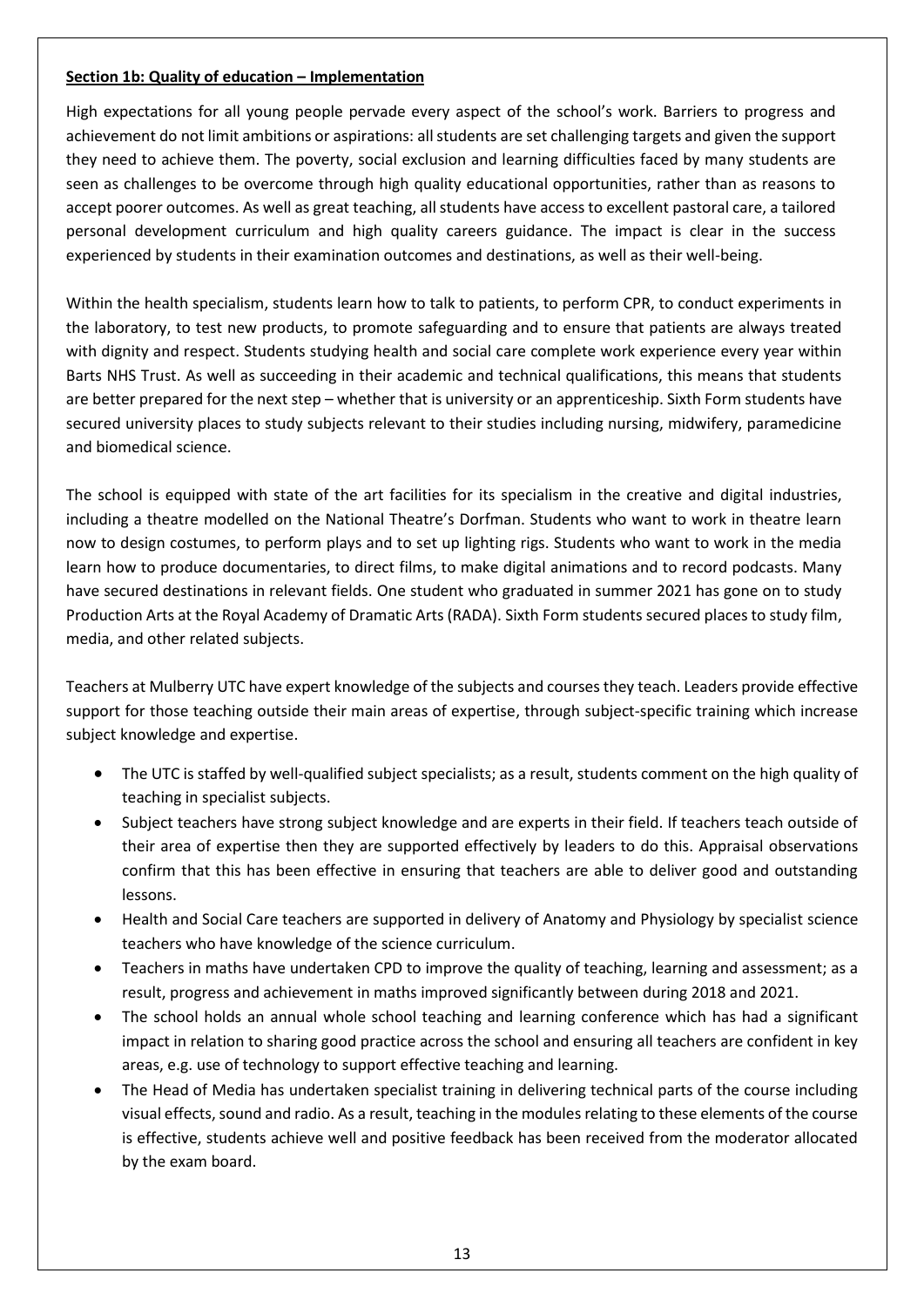- Teachers at the UTC regularly work with colleagues across Mulberry Schools Trust, developing and sharing resources and also moderating and standardising work. This enables support for those either new to the profession or teaching outside of their main area of expertise.
- Teachers engage with industry professionals to further support their subject knowledge (e.g. Foley Sound in Media taught by the Head of Media supported by sound specialists from the National Theatre)

Teachers are able to present subject matter clearly, to check learners' understanding systematically, identify misconceptions accurately and provide clear, direct feedback. By responding and adapting their teaching as necessary, teachers ensure all students can access the curriculum so they are able to succeed and achieve.

- Teachers have high expectations of pupils. Lesson planning focuses on six key elements: Planning for Progress; AFL; Differentiation; Dialogue; Literacy and Engagement to ensure lessons are suitably challenging and ensure learning and progress for all in all key stages. (PADDLE is a whole school pedagogical approach to teaching and learning which was developed at Mulberry School for Girls).
- Subject leaders and teachers have good specialist subject knowledge and are able to communicate this to students in appropriate ways.
- Fewer lesson observations than usual took place during academic year 2019-20, owing to the pandemic closure. All members of teaching staff had at least one appraisal observation and all of these observations were graded at least 'Good'. This is indicative of an improvement in the quality of teaching and learning which has continued and which means that all observations are expected to be at least good in 2020-21.

| <b>Formal lesson observations</b> |           |           |           |
|-----------------------------------|-----------|-----------|-----------|
|                                   | 2018-2019 | 2019-20   | 2020-21   |
| Number of formal observations     | 29        | 14        | 17        |
| Outstanding                       | 11 (38%)  | 7 (50%)   | 7(41%)    |
| At least Good                     | 27 (93%)  | 14 (100%) | 17 (100%) |
| Requires Improvement              | 2(7%)     |           |           |

- All appraisers have been trained using the Trust policy in order to make accurate judgements about the quality of teaching and learning over time they observe. All teaching staff have also received appraisal training, to ensure they fully understand the process used to make judgements about QTL.
- Teachers plan lessons that encourage pupils to be imaginative, creative and curious learners: pupils are encouraged to question new learning and to actively engage in considered debates where they evaluate and reflect on differing viewpoints.
- Subject leaders monitor the quality of teaching against PADDLE through learning walks, peer learning, staff meetings/training sessions and coaching of colleagues. SLT drop-ins also verify the quality of teaching and learning.
- Formal lesson observations for appraisal purposes use PADDLE to help reach a judgement. Lesson observation documentation includes an emphasis on what pupils say about their learning and how this is evidenced over time by looking at their books with them during an observation.
- The UTC's annual Learning and Teaching Conference in October 2020 focused on the development of outstanding Teaching and Learning, with a focus on use of data, stretch and challenge, behaviour for learning and the use of specialist and technical equipment in teaching and learning.
- A full day of training for teachers in relation to online learning was held in January 2020; as a result, teachers' confidence about delivering remote learning effectively to students increased significantly.
- Teaching Assistants are strategically deployed to support students across the curriculum. Non-contact time is used for team meetings and for preparation, planning and reporting. Teaching Assistants attend and contribute to staff briefings and training sessions. Regular communication between teachers and TAs is encouraged.

Teaching is designed to help learners to remember in the long term the content they have been taught and to integrate new knowledge into larger concepts.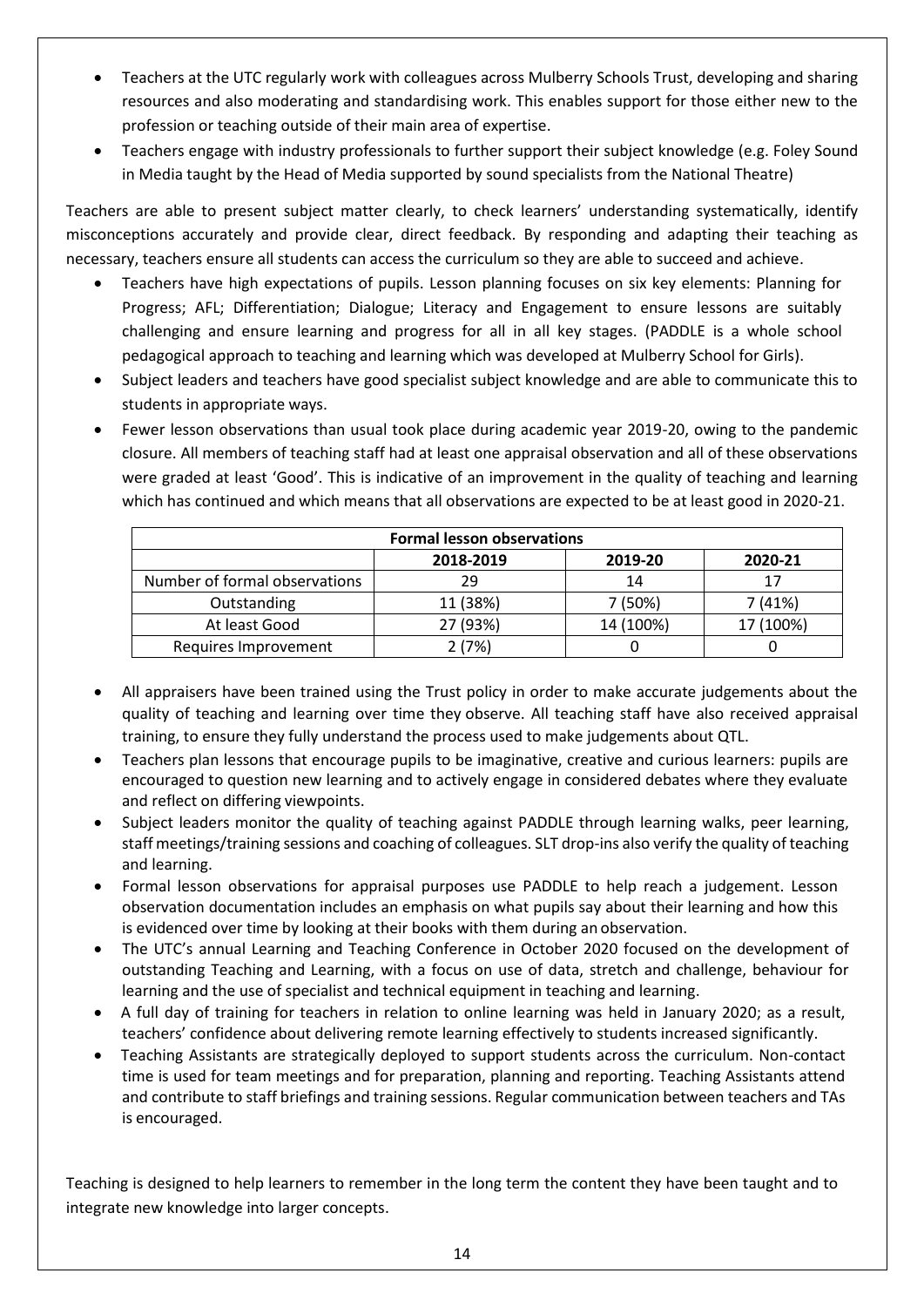- Homework is used in a variety of ways to consolidate learning, review and reflect as well as to encourage independent learning skills.
- Students apply their learning meaningfully through opportunities to engage with employers in their specialist areas. For example:
	- o Students in Media work with a film organisation, the Mouth that Roars, on Saturdays
	- o A level Chemists visit UCL to see NMR-Spectroscopy first hand
	- o Year 10 and Year 12 visit the National History Museum and Science Museum
- A programme of activities run within the science department help students to acquire skills and knowledge beyond the curriculum to challenge and engage, including the hatching of chicks recorded through a live cam and a series of First Aid courses run by the London Ambulance Service.
- Technology is integrated into teaching in all technical subjects. Employer links support this, for example a visit from healthcare professionals with Virtual Reality headsets which stimulate different clinical scenarios and enable students to practice skills learnt in Elsevier Clinical Skills in 'real life'

Teachers and leaders use assessment information effectively to gauge progress, identify gaps in learning and intervene where necessary to reinforce key concepts or correct misconceptions. Leaders understand the limitations of assessment data and do not use it in a way that creates unnecessary burdens for staff or learners.

- Prior and current attainment data is used to inform lesson planning and to plan interventions.
- All students joining the school in Year 10 undertake GL Assessment baseline tests, to ensure the school is well-informed about their current levels of competence in key areas.
- Teachers are provided with detailed information about students' prior attainment when students join the school, including KS2 data and, for Sixth Form students, students GCSE and tech/voc grades.
- Target grades are generated as soon as students join the school, based on prior attainment data, and are shared with teachers to inform their planning.
- During the autumn term, as teachers learn more about the new students they are teaching, they monitor and adapt their lesson planning appropriately to ensure lessons are pitched at the right level.
- A school-wide template is used for seating plans, incorporating data on students' starting points, SEN need, PP and target grades to enable effective differentiation and closing of attainment gaps. The use and effectiveness of these seating plans is monitored by SLT as part of learning walks.
- Students receive regular feedback on their work, using templates designed for this purpose by subject teams, and re-visit these regularly to support progress in their learning.
- Students can track teacher feedback, which follows a WWW/EBI format with a literacy target and scholarship grade. Teachers track and monitor students' implementation of feedback into their work.
- SLT undertake regular learning walks where students are asked how and when they have received teacher feedback and how this has helped them to move forward in their learning. This is discussed at SLT weekly and any concerns or gaps are quickly addressed.
- There is clear evidence of pupils responding to feedback quickly and effectively, as evidenced in responses to teacher's comments, improved class work and improved drafts of coursework.
- Form tutors and Heads of House are in regular contact with parents, inviting key parents in for additional one-to-one meetings where appropriate.

A rigorous approach to the teaching of reading develops learners' confidence and enjoyment in reading.

- The school library provides an excellent learning environment which is well-stocked both with books and with digital technology and is well used by students. Year 12 and Year 13 students have supervised independent study in the library during times when they are not in lessons.
- A range of subject specific journals and academic texts are available to all students. Where possible, these were made available electronically during the lockdown periods in summer 2020 and spring 2021.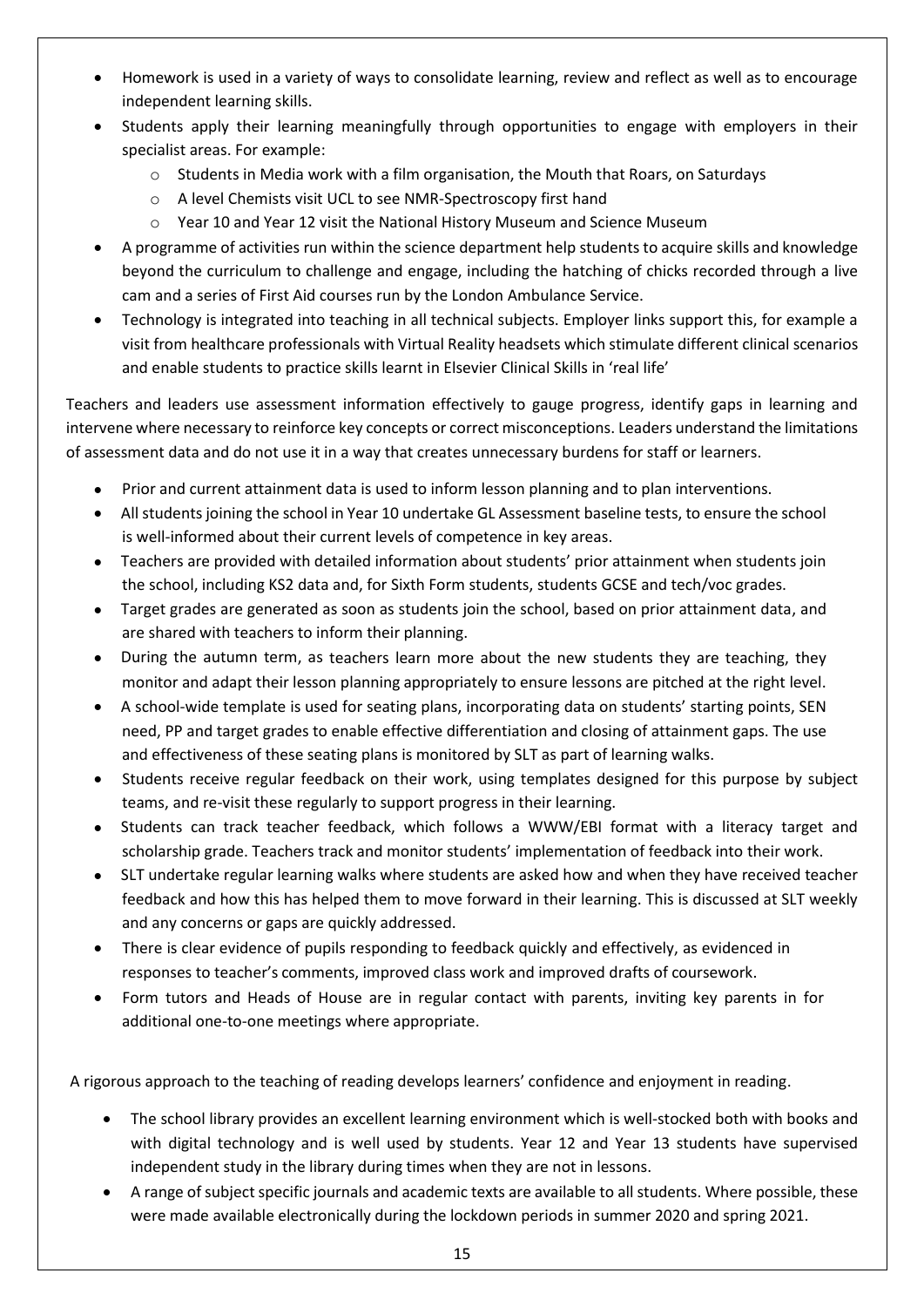- Teachers encourage reading in many ways, for example by displaying in classrooms and office windows signs indicating the book they are currently reading.
- Students take part in a wide range of literacy activities outside the classroom including creative writing competitions, speaking and debating tournaments.

Regular and rigorous self-evaluation systems monitor and track the quality of teaching, learning and progress throughout the school:

- The school undertakes termly self-evaluation periods (the SEF cycle), providing a structure for the process of gathering evidence about the quality of teaching, learning and assessment.
- The SEF cycle has a different focus each term, depending on areas of priority identified by SLT.
- SEF cycle activities include marking checks, work scrutiny, learning walks, peer learning opportunities and lesson observations; the aim is to celebrate good practice, share purposeful interventions and identify any areas of concern where the quality of provision does not meet expectations.
- Termly SLT monitoring fortnights take place, with a focus on gathering evidence that can provide a comprehensive picture of practice in teaching, learning and assessment across the school.
- The termly data cycle requires all teachers to analyse the progress data for each class they teach once a term, completing a progress review template which is then analysed by Directors of Learning.
- As part of the data cycle, Directors of Learning present their analysis of progress data within their area to the Principal and Vice Principal as part of Raising Standards meetings, where actions required in particular subject areas or at a whole school level are discussed and agreed.
- Form tutors and Heads of House closely monitor academic and pastoral support for students and respond to the personalised needs of students within their year groups. As a result, students facing difficulties are identified quickly and action is taken to ensure they get back on track.
- Subject leaders use prior and current data to carefully track and monitor pupil progress to targets.
- Line management meetings between senior and middle leaders regularly focus on data, quality of teaching and professional learning, action planning and impact evaluation. As a result, middle leaders are confident in pushing forward achievement within the subject areas for which they are responsible.
- Feedback from moderator visits is positive in terms of the quality of assessment being undertaken by teachers and the quality of work being produced by students in technical subjects.

Keys areas for improvement:

- A-level Chemistry: To improve student outcomes, enhance the quality of teaching of non-organic chemistry so that it is at the same standard as the teaching of organic chemistry.
- A-level Maths: Ensure all students achieve target grades, including those with lower prior attainment.
- A-level Psychology: Ensure improved outcomes in summer 2020 and 2021 are maintained in 2022.
- A-level Biology: Implement effective standardisation/moderation, to ensure predictions are more accurate.
- Increase the extent to which teachers of science and maths subjects at both KS4 and KS5 are guiding students towards an in-depth understanding of complex scientific and mathematical concepts, which can then be applied with confidence in different situations including but not limited to examination questions.
- Continue to support students to read widely and to develop academic literacy.
- Improve consistency in approach to feedback across subjects.
- Continue to develop a robust body of evidence about the quality of teaching and learning in all subject areas across the school.
- Ensure that teachers of technical subjects at Key Stages 4 and 5 are employing an appropriate balance of activities in lessons, including regular opportunities for students to take part in practical learning.
- Ensure that teachers work effectively with TAs to close gaps for students with SEND.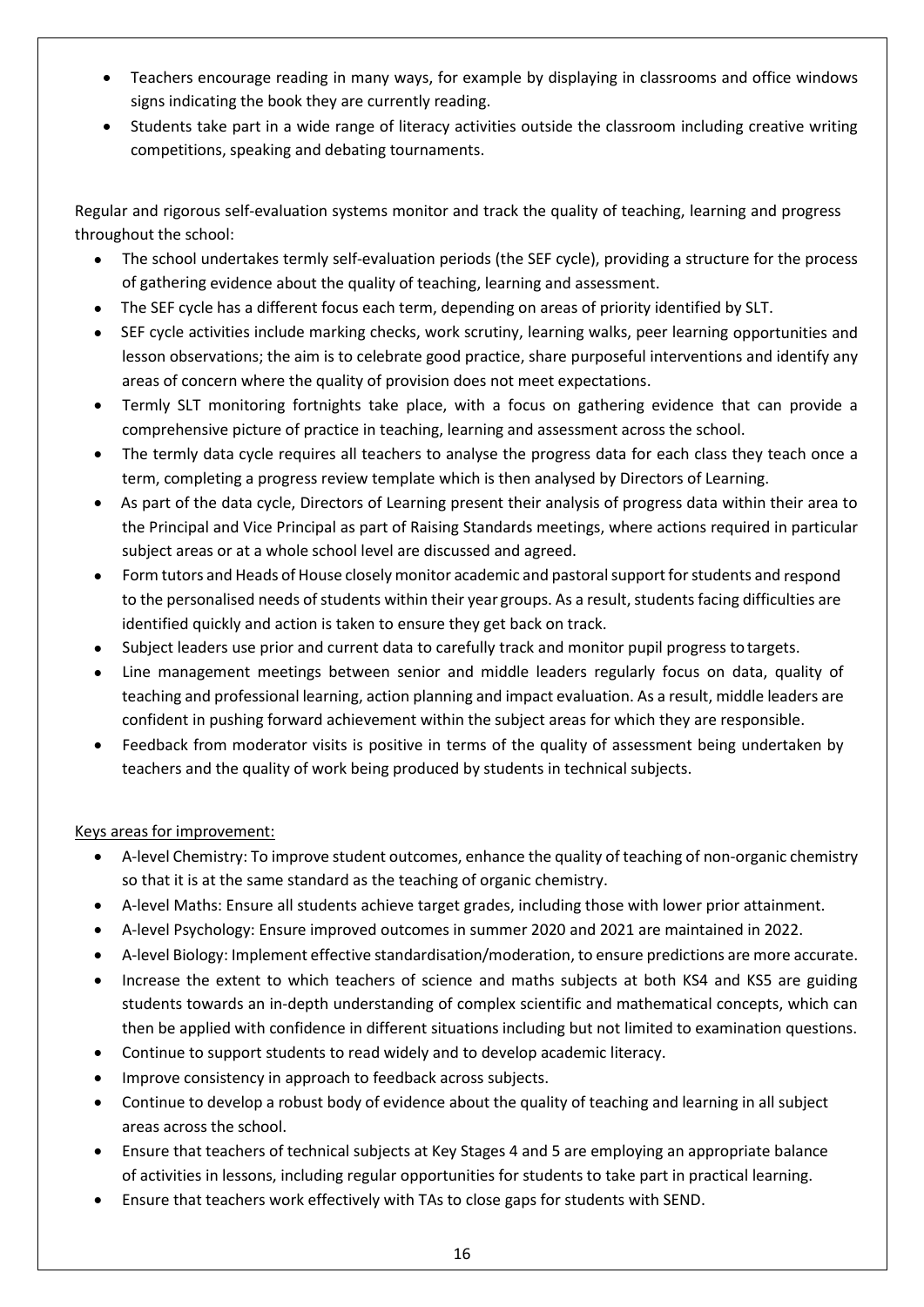## **Section 1c: Qualify of education – Impact**

### **Key Stage 4 Outcomes**

In 2020-21 there were 30 students in Year 11. These students came to the school with Key Stage 2 prior attainment scores broadly in line with national average, but many had not achieved well during KS3 and therefore needed to make very rapid progress after joining the UTC in Year 10. In addition, a number of students joined Mulberry UTC after being educated at another local secondary school which was in the process of being closed down.

The results of GL Assessment baseline tests taken at the start of KS4 suggest that few students in this cohort had made good progress during KS3. By the end of KS4, all students had made progress in line with national expectations and many had exceeded their targets. This is in the context of the enforced closure of the school owing to the pandemic in spring/summer 2020 and spring 2021.

### KS4 outcomes 2020-21

| <b>Outcome area</b>                                                                       | Target | <b>Achieved</b> |
|-------------------------------------------------------------------------------------------|--------|-----------------|
| Attainment 8                                                                              | 51     | 52.21           |
| Disadvantage gap (difference<br>between A8 scores for PP students<br>and non-PP students) |        | $-2.74$         |
| Basics (9-4 English and Maths)                                                            | 75     | 89.7            |
| Basics (9-5 English and Maths)                                                            | 55     | 55.2            |

Areas of strength for this cohort include:

- Higher than expected number of students achieving grades 9-4 in English and Maths
- A8 score significantly above national average
- Smaller than average gap between PP and non-PP students

### **Key Stage 4 Destinations**

### Year 11 destinations 2020-21

- 80% of students who finished Year 11 in summer 2021 enrolled onto level 3 courses at Mulberry UTC Sixth Form
- Students who did not join the Sixth Form at MUTC took up the following destinations:
	- o Level 2 Carpentry
	- o Level 3 Performing Arts at Big Creative Education
	- o Level 3 specialist Dance course
	- o Level 3 Healthcare apprenticeship
	- o Construction apprenticeship

### **Key Stage 5 outcomes**

Prior attainment for students joining Mulberry UTC at Key Stage 5 is significantly lower than other local schools, including other secondary schools in Mulberry Schools Trust. Many Sixth Form students at Mulberry UTC have not experienced success in terms of academic attainment in the way that many Sixth Form students have. They are also more likely to encounter social, emotional or mental health difficulties or to have involvement with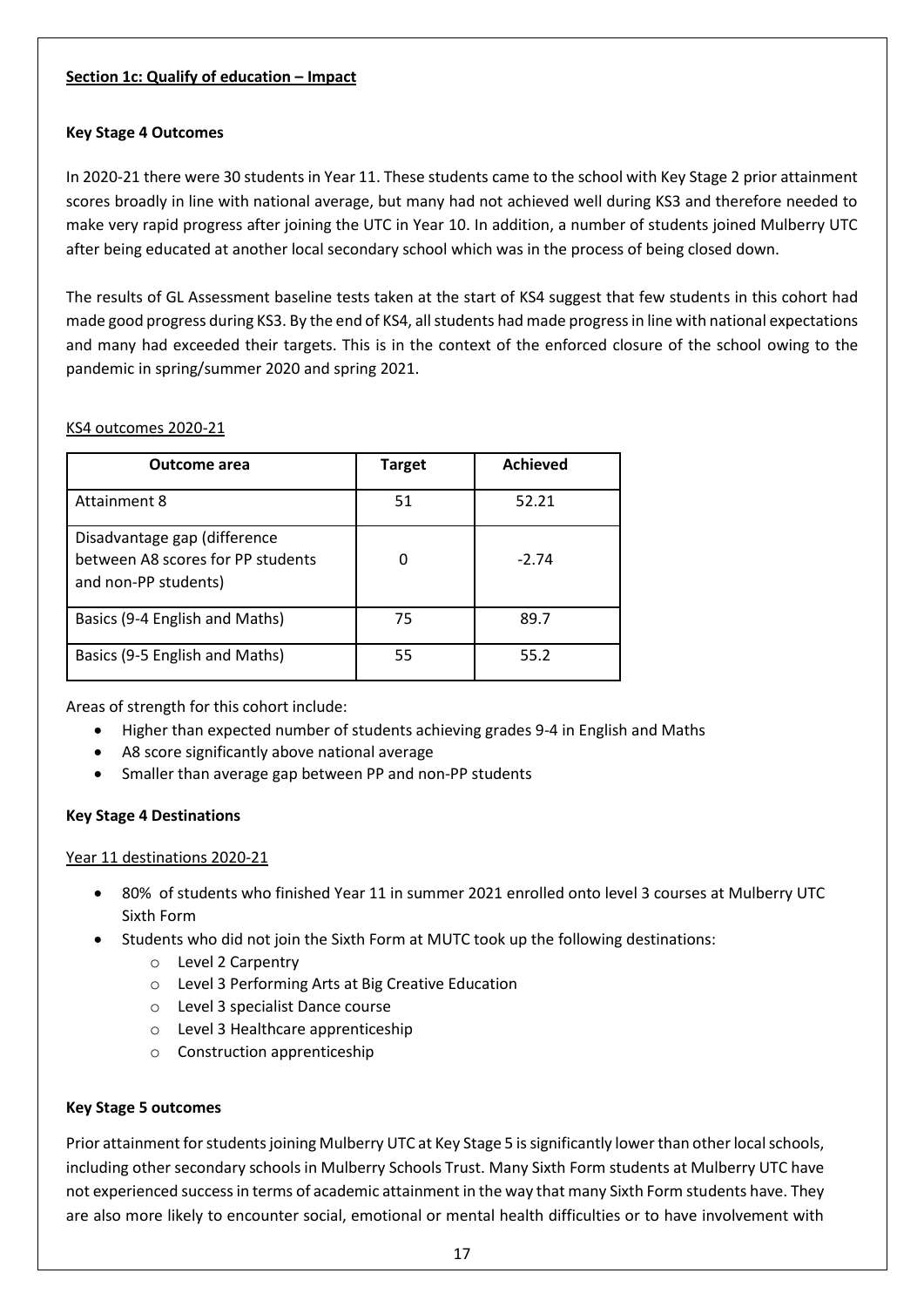social care or other statutory agencies.

Students in the Sixth Form at Mulberry UTC follow professional pathways at Level 2 and Level 3 which combine academic and technical qualifications. This enables many young people who would not otherwise be able to access post-16 study to do so. Despite their relatively low starting points, the vast majority of students in the Sixth Form at Mulberry UTC complete their courses and most achieve their target grades. Progress and achievement for these students is good and the majority of students successfully secure university places or apprenticeships in relevant subject areas.

### Key Stage 5 outcomes 2020-21

### Level 3

- Average Technical Grade: Distinction
- Average A Level Grade: C+
- Overall Value Added: +0.38

### **Technical**

- D\*: 22.8%
- $\bullet$  D<sup>\*</sup>-D: 77.2%
- D\*-M: 92.0%
- $\bullet$  D<sup>\*</sup>-P: 100%

### A Level

- $A^* A: 18.8%$
- $\bullet$  A\*-B: 45.9%
- $A^*$ -C: 83.5%
- $\bullet$  A\*-E: 100%

| <b>Technical Subject</b>       | <b>Average Grade</b> | <b>Value Added</b> |
|--------------------------------|----------------------|--------------------|
| <b>Business</b>                | Dist                 | $-0.06$            |
| Digital Media                  | Dist-                | n/a                |
| <b>Applied Science Dip</b>     | Dist+                | 0.09               |
| Applied Science Ext Dip        | Dist-                | $-0.25$            |
| Applied Science F Dip          | Dist+                | 1                  |
| Health and Social Care Dip     | <b>Dist</b>          | 0.14               |
| Health and Social Care Ext Dip | Dist-                | 0.33               |
| Performing Arts                | Dist-                | $-0.07$            |

### A-level

| A Level        | <b>Average Grade</b> | Value Added |
|----------------|----------------------|-------------|
| <b>Biology</b> | D+                   | 0.22        |
| Chemistry      | D+                   | 0.38        |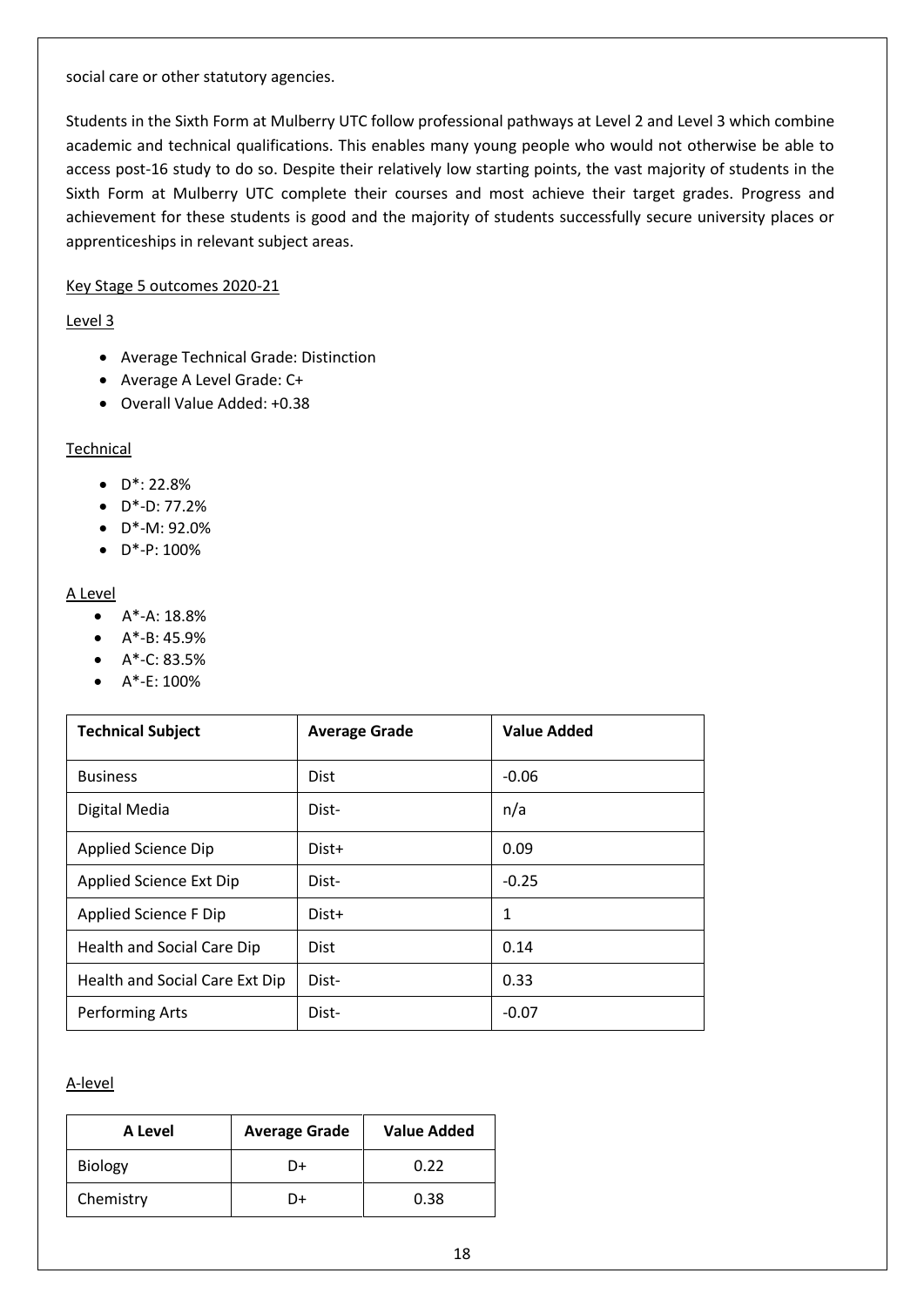| English Literature  | B-    | 1.24 |
|---------------------|-------|------|
| <b>Film Studies</b> | C+    | 0.93 |
| <b>Politics</b>     | B     | 0.87 |
| Maths               | C+    | 0.88 |
| Psychology          | B     | 1.32 |
| Sociology           | $B -$ | 0.91 |

These excellent results enabled students to successfully take up university and apprenticeship places in subjects connected to the professional pathways followed by students at Mulberry UTC, including areas nursing, midwifery and biomedical science, animation, film and games design.

### **Level 2 HSC students: 25 students**

- 77% students enrolled onto level 3 courses at Mulberry UTC Sixth Formn
- 23% students secured a level 3 apprenticeship in childcare or health

### **Key Stage 5 Destinations**

Year 13 destinations 2020-21

- 83% of students secured university places
- 17% of students went on to apprenticeship or training

| <b>Specialist University</b><br><b>Destinations</b> | <b>Courses</b>                                                                          | <b>Number of Firm</b><br><b>Choices</b> |
|-----------------------------------------------------|-----------------------------------------------------------------------------------------|-----------------------------------------|
| Kings College London                                | Nursing, Biomedical Science                                                             | 4                                       |
| Queen Mary University or<br>London                  | Marketing, Business, Computer Science, English<br>Literature, International Relations   | 11                                      |
| Ravensbourne University                             | Digital Film Production                                                                 | $\mathbf{1}$                            |
| Royal Central School of<br>Speech and Drama         | Applied Theatre and Community Drama                                                     | $\mathbf{1}$                            |
| <b>RADA</b>                                         | <b>Stage Management</b>                                                                 | $\mathbf{1}$                            |
| St George's, University of<br>London                | Pharmacology, Paramedic Science                                                         | $\overline{2}$                          |
| Anglia Ruskin                                       | <b>Professional Policing</b>                                                            | $\mathbf{1}$                            |
| <b>City University</b>                              | Nursing, Journalism, Midwifery, Law, English Literature,<br>Psychology                  | 17                                      |
| <b>Greenwich University</b>                         | Nursing, Education Studies, Business Management, Social<br>Work, Accounting and Finance | 22                                      |
| University of Kent                                  | Law with a language                                                                     | 1                                       |
| London South Bank<br>University                     | Education Studies, Business Management, Nursing,<br><b>Sports Management</b>            | 6                                       |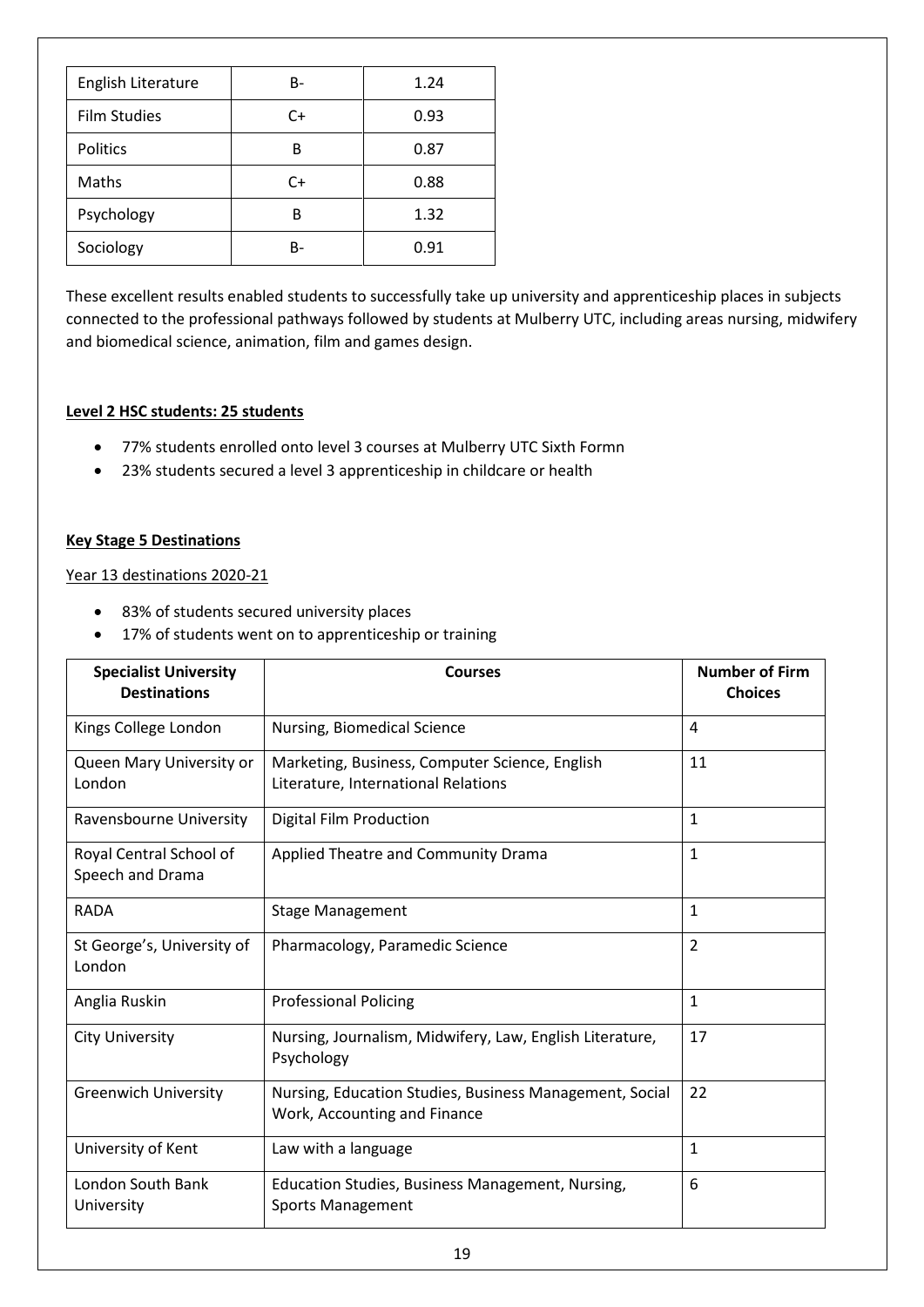# **Summary of impact**

At Mulberry UTC, learners develop detailed knowledge and skills across the curriculum and, as a result, achieve well in the qualifications they undertake.

- Key Stage 4 students achieve well in their GCSE and technical qualifications; most students achieve their target grades and many exceed them.
- Key Stage 5 students achieve well in Level 2 and Level 3 technical qualifications
- Students achieve well in A-level subjects despite low starting points.

Learners are ready for the next stage of education, employment or training, gaining qualifications that allow them to go on to destinations that meet their interests, aspirations and the intention of their course of study.

- Students leaving Year 11 and Year 13 achieve well in their qualifications and progress to destinations that meet their interests and aspirations.
- Sixth Form students progress to university courses in nursing, midwifery, early years education, primary education, biomedicine, life sciences, paramedic science, media and management, media and communication, television productions, film and TV, animations, optometry and international relations.
- The majority of students in Year 11 remain at MUTC in Year 12; others are supported to apply for college courses and apprenticeships.
- The majority of students in Year 13 cohort apply to university and receive offers to study subjects related to their technical specialisms. Some students apply for apprenticeships and a small number decide to go straight into work or work-based training.

#### **Key areas for improvement:**

KS4:

- Increase the number of students achieving grade 5 and above in Maths
- Increase the number of students achieving grade 7 and above in English and in Maths
- Improve achievement in technical subjects so that it is at least in line with academic subjects.
- Continue to ensure there is minimal gap between progress & attainment of PP and non-PP students
- Ensure all students in Key Stage 4 are given the support they need to make rapid progress, regardless of the experience they had before coming to Mulberry UTC.

#### KS5

- Ensure that progress and attainment in 2022 is in line with 2020 and 2021 in A-level Maths, Chemistry, Psychology and Biology, after lower outcomes in these subjects in 2019.
- Ensure outcomes for students re-sitting GCSE English and maths demonstrate progress above national average and in line with progress demonstrated in other subject areas
- Ensure destinations for the small number of mid-year leavers are as strong as they are for students leaving at the end of their courses.

### Both key stages:

- Close the progress & attainment gap between girls and boys.
- Ensure high prior attaining students make progress at the same rate as low & middle prior attainers.
- Ensure appropriate measures are developed to track the progress of students in technical subjects.
- Continue to develop the SEF cycle as a key way in which the school gathers evidence about its work.
- Ensure destinations of all students are carefully tracked, particularly those Sixth Formers leaving after a Level 2 course, to ensure that they are sustained in their destinations.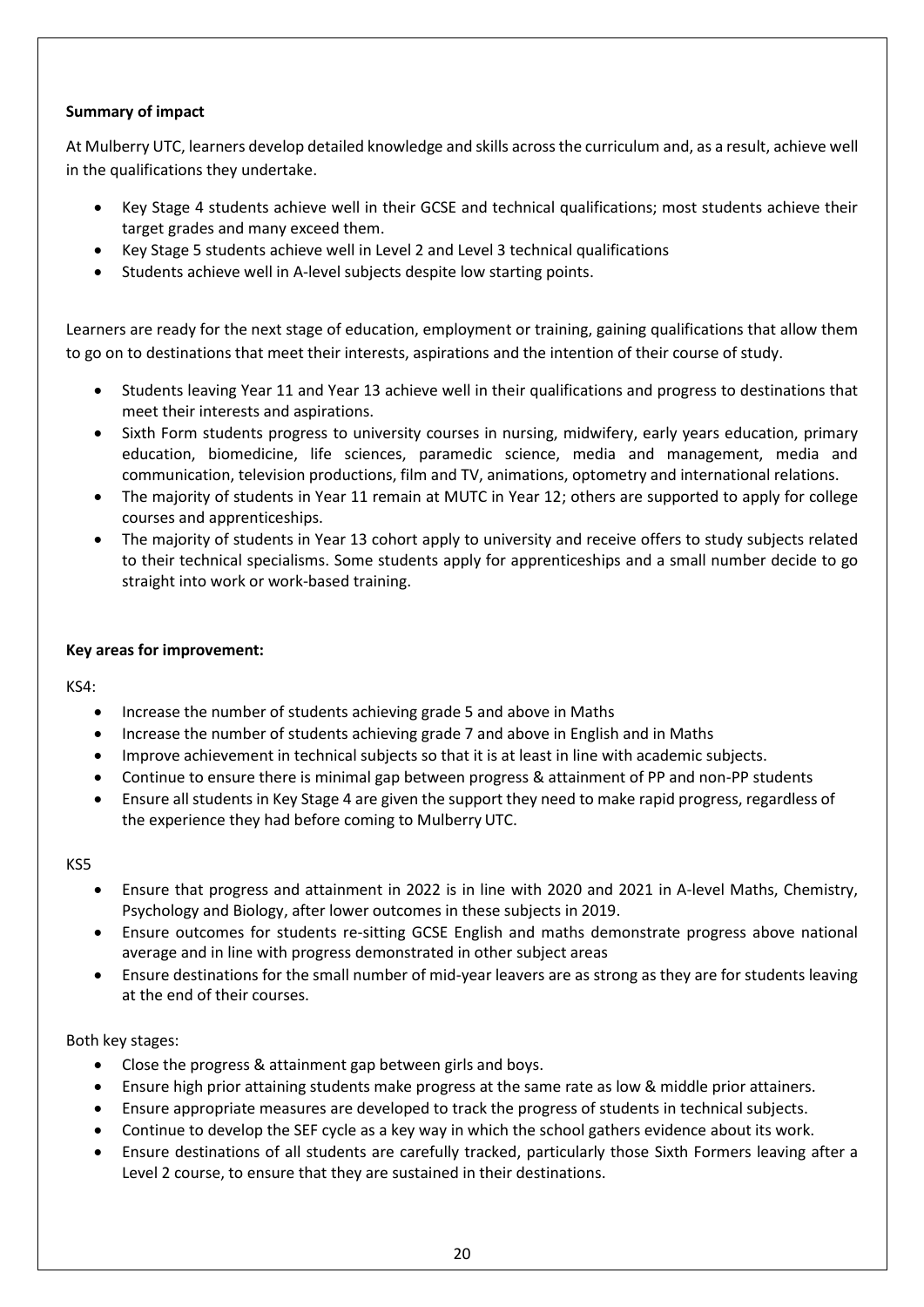### **Section 2: Behaviour and attitudes**

Mulberry UTC is a positive, friendly and supportive school within which students from a wide range of different backgrounds, ethnicities and religions learn to live harmoniously alongside each other. Students demonstrate positive and inclusive attitudes, tolerance for difference and awareness of the importance of combating inequality and discrimination. Incidents of bullying and discrimination are extremely rare. Students and parents say that Mulberry UTC provides a supportive and caring environment with better relationships amongst students than most secondary schools. A strong sense of community and belonging created at Mulberry UTC continued to be evident during the pandemic in 2020-21, when all students continued to engage with school life in a positive and constructive way, even when working remotely. This has continued to be the case since students returned to school in September 2021.

Many students at Mulberry UTC face multiple challenges, disadvantages and vulnerabilities in their lives outside of school. More than half of students are eligible for the Pupil Premium and a higher than average number of students are known to social care. The school provides an environment in which all students can thrive despite these challenges, both in terms of academic, technical and vocational achievement and students' personal development. This is evidenced through improved attendance, above average progress and attainment and feedback from students, parents and outside agencies that students are happier and more successful at Mulberry UTC than they were at their previous schools.

The UTC has high expectations for learners' behaviour and conduct and applies these expectations consistently and fairly. This is reflected in learners' behaviour and conduct.

- Students behave very well around the building, showing respect to each other, behaving in a polite and courteous way and using the school building in a responsible manner at break and lunchtimes.
- During lesson times, the school has an extremely calm and purposeful atmosphere, with students engaged in learning in classrooms, the library or in shared study spaces.
- On the rare occasion that disruption to learning occurs in lessons, it is swiftly and robustly dealt with by teachers with support from members of the Senior Leadership Team where appropriate.
- Incidents of poor behaviour are rare. There was a substantial decrease in the number of fixed term exclusions during 2018-19; no fixed or permanent exclusions have been made since December 2019.
- All Year 10 and 11 students take part in Physical Education, which involves students going off-site to take part in a range of physical activities, ensuring they are engaged and motivated.
- Break-time and lunchtime supervision is carried out by members of school staff, including teachers, support staff and members of the senior leadership team, all of whom encourage students take responsibility for their own conduct and for the care of the school building.
- Year 10 and 11 students participate in 'restorative justice conversations', as an effective way of resolving incidents and ensuring that regular opportunities are created for relationships to be repaired. As a result, relationships between students across the school are very positive and any friendship or other issues are swiftly dealt with and resolved.
- Sixth Form students take seriously their responsibility as role models for young students. They relish the opportunity to act as mentors and as peer tutors for younger students and fulfil this role effectively. This is evident in the large numbers of students applying for House Captain positions.
- Good behaviour is promoted by a strong pastoral system which includes form tutors and Heads of House; students are regularly rewarded through behaviour points, certificates, phone-calls to parents/carers and postcards home.
- Very regular engagement with parents through calls, emails, letters and meetings supports and promotes positive behaviour. Feedback from parents is that they find the school very responsive and that issues are dealt with quickly and effectively when they arise.
- Students are regularly reminded about the importance of demonstrating the behaviours that will be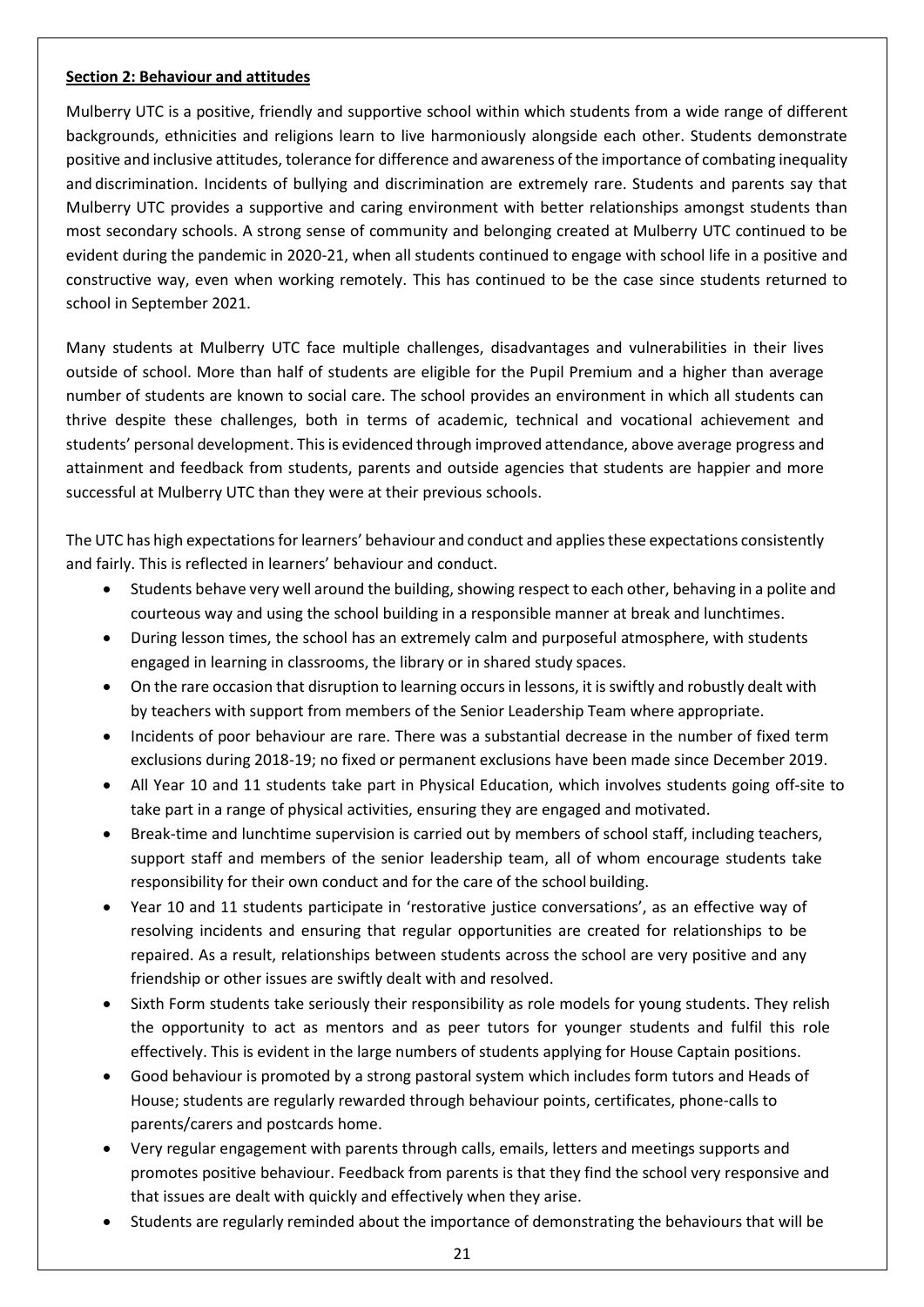expected of them when they enter the workplace; they understand that they must present themselves in a professional way is because the UTC is preparing them for the professional working environment.

Learners' attitudes to their education and towards the school are positive. They are committed to their learning, know how to study effectively, are resilient to setbacks and take pride in their achievements

- Students are strong ambassadors for the school. The House Captains, Vice Captains and Ambassadors are proud to represent their school and speak confidently when greeting visitors and guests.
- Students are ambitious in terms of what they want to achieve and this helps to ensure that they are focused in lessons. As a result, incidents of poor behaviour are minimal and students are making rapid progress.
- Students' successes are celebrated weekly in assemblies and through tutor time. This helps ensure that students are proud of their achievements and that they positively acknowledge each other's successes.
- During independent study time, Sixth Form students are focused and make good use of this time to support them in meeting coursework and other deadlines. As a result, despite the large volume of coursework that needs to be completed, the vast majority of students are able to do this on time and to a high standard.
- Students in Year 12 and 13 mentor those in Year 11 and those re-sitting GCSE English and maths in Year 12, helping ensure they take seriously their position as role models for younger students. This helps older students to develop their confidence and also support younger students in developing maturity as well as subject-specific skills. Very strong relationships are in evidence amongst students in different year groups.

Relationships among learners and staff reflect a positive and respectful culture. Learners feel safe and incidents of bullying or discrimination are extremely rare.

- A comprehensive Child Protection and Safeguarding policy is in place and safeguarding training has been provided by the Designated Safeguarding Lead for all members of support staff and regular visitors to the school.
- In addition to the DSL, two other members of the senior leadership team and one member of support staff have all done Level 3 safeguarding training.
- Staff know what to do when a safeguarding issue arises or a student makes a disclosure; the DSL regularly receives information from members of staff which is passed on in an appropriate way via the CPOMS online system, enabling swift follow up and effective tracking of interventions.
- Teachers and leaders have strong relationships with students; students say they feel well supported by staff and that they know who to ask if they need help or support.
- Support staff know students well, particularly staff at reception and those responsible for making attendance calls. These staff have good relationships with parents as well as students, ensuring they can swiftly deal with issues when they arise.
- Positive relationships have been established with parents and carers, who are pleased with the way in which the school works in partnership with them to support students and to provide them with opportunities to which they would not otherwise have access.
- Additional support for students encountering difficulties is provided by the school counsellor, who has a caseload of students who are being supported with social, emotional and mental health difficulties.
- A comprehensive anti-bullying policy is in place, alongside a behaviour management policy which emphasises the importance of appropriate behaviours towards peers.
- The Child Protection policy clearly recognised bullying as a form of peer-to-peer abuse and all staff are trained to recognise the signs of this type of behaviour as part of their safeguarding induction training.
- Incidents of suspected bullying are recorded using CPOMS and referred to the Assistant Principal responsible for Pastoral care. This allows for an investigation and action to be taken based on the severity of the bullying behaviour and the impact on the victim.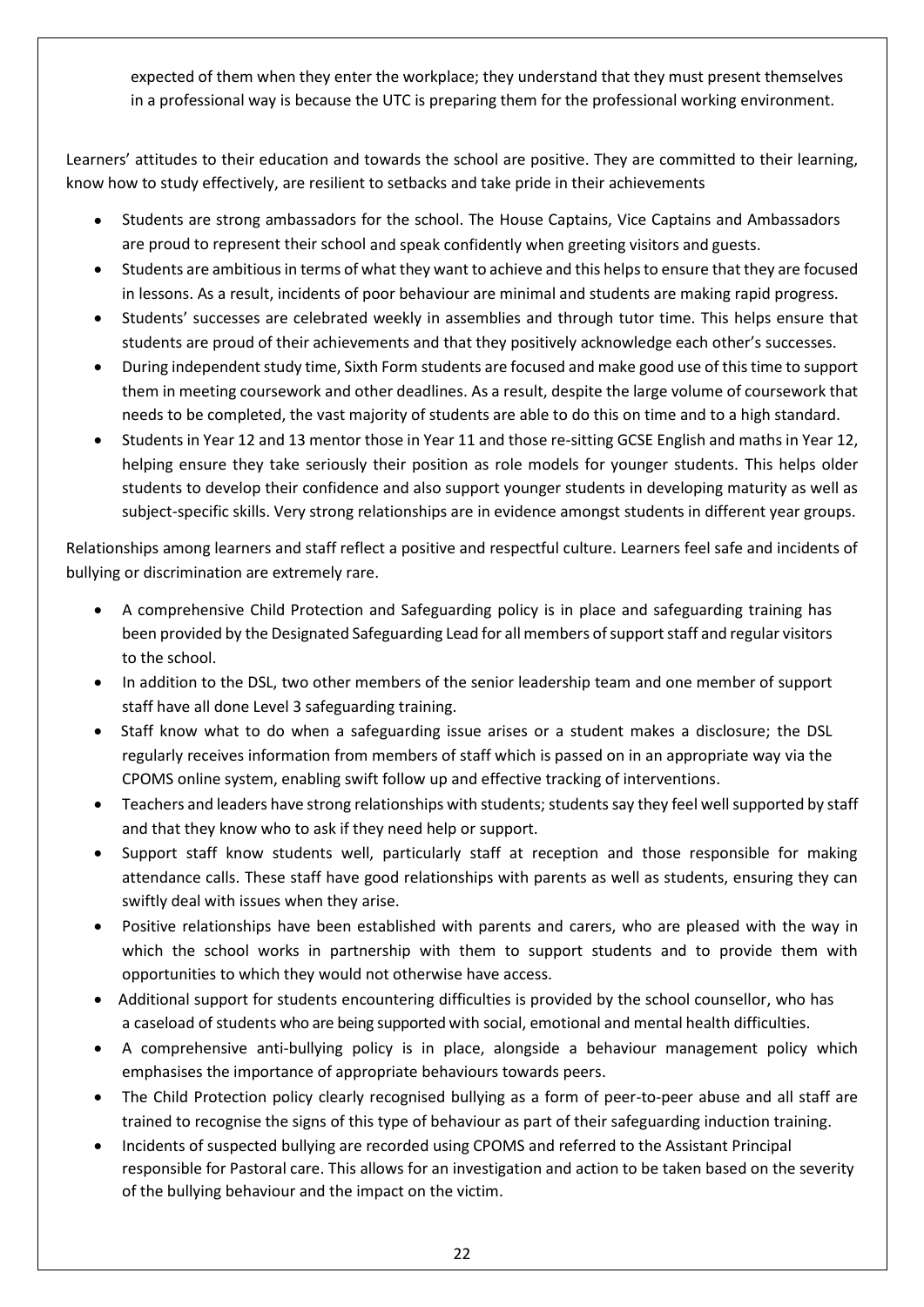- The electronic record keeping of incidents on CPOMS allows for such incidents to be tracked and monitored. It is also possible for staff to use CPOMS to record racist incidents. This year there has been one recorded racist incident.
- The Sixth Form pastoral team have received training from the Educational Psychologist in using Restorative Justice to resolve issues between students. This has had a positive impact on the approach to solving problems in KS5.

Attendance to school was a significant issue during 2017-18 and 2018-19, particularly for Key Stage 4 students. A significant proportion of students joining Mulberry UTC in Year 10 had low attendance in their previous schools. Attendance of students at KS4 during 2018-19, whilst just below national average, showed significant improvement compared to students' Year 9 attendance at their previous schools. Significant improvement was made to attendance in 2019-20, as a result of improved systems, structures and staff training. In 2020-21, attendance was adversely affected by the pandemic and it is difficult to compare attendance during this time with attendance during previous years.

A comprehensive set of strategies for improving attendance is in place and these have continued during the periods of enforced closure during the pandemic.

- Any students who have not arrived at school by 9am received a phone-call home between 9 and 10am.
- Details of any absent students are emailed to all school leaders by 10am each day and further phone calls and home visits are then made where appropriate.
- Weekly attendance is presented at the start of each senior leadership team meeting.
- Attendance headlines are shared with all staff each week; improving attendance is seen as everyone's job.
- Staff have regular and impactful conversations with students about their attendance and the impact of improving this.
- Attendance panel meetings are held with students whose attendance causes concern on an ongoing basis and Individual Attendance Plans are made.
- Fixed penalty notices and court action are used when students are persistently absent without good reason.

As a result of these measures, attendance improved significantly during 2018-19 and continued to improve during 2019-20 up to the point at which the school was forced to close in March 2020. Since the return from the pandemic, attendance continues to be a key priority with a comprehensive strategy in place.

### Key areas for improvement

- Improve attendance and punctuality at both key stages to a minimum of 95% attendance.
- Ensure that behaviour is consistently outstanding across all year groups at all times.
- Maintain fixed term and permanent exclusions below national average.
- Continue to ensure there are minimal incidents of bullying or discrimination.
- Collect further evidence about students' and parents' views about the school.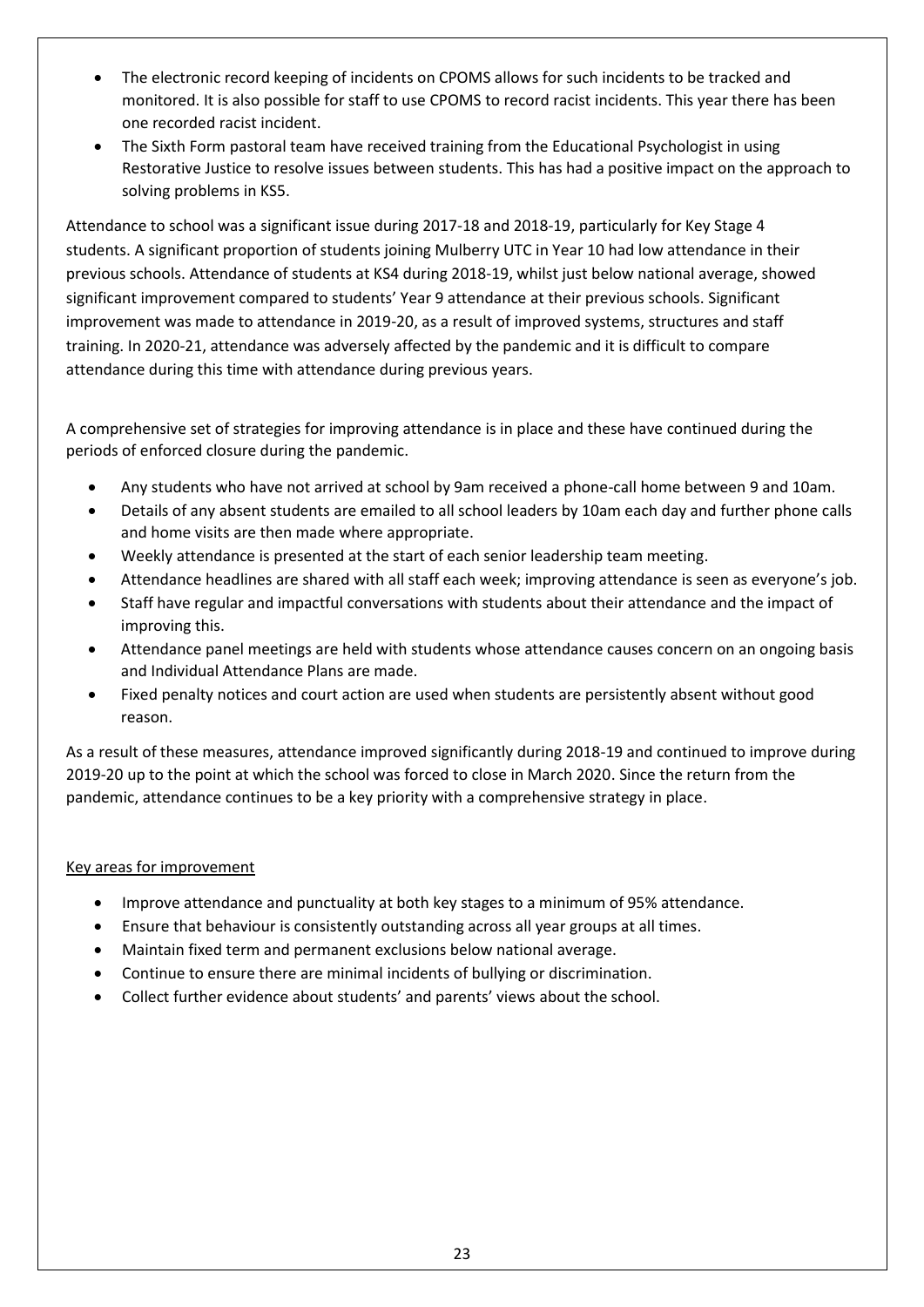## **Section 3: Personal development**

The quality of personal development, behaviour and welfare of students at Mulberry UTC is a strength of the school.

The curriculum provides for learners' broader development, enabling them to develop and discover their interests and talents. Students have access to a rich programme of employer engagement as a core part of the curriculum, ensuring learning is relevant to the world of work and the world outside of school.

- Students have the opportunity to develop leadership and voice through Model United Nations conferences, with a regular trip to the United Nations in New York to take part in the international Model UN conference.
- Year 12 students visit Westminster and had a tour of Parliament by a local MP. This has a positive impact on their engagement and motivation in relation to social and political issues.
- Year 12 level 2 students have visitors speak to them about business and childcare apprenticeships. This helps support potentially vulnerable NEET students with their destinations, ensuring students who otherwise would not progress into education or employment take up further training and apprenticeships.
- A number of students have attended talks and visits about Cambridge University, helping to raise aspirations and giving them the confidence to apply to top universities. A number have now received firm offers from Russell Group Universities and one current Year 13 students who graduated in summer 2021 progressed to study at Cambridge University.
- Some Year 12 students are working with NHS Health watch and attend weekly meetings at the Royal London Hospital aiming to promote the views of young people in relation to health issues. This has had a positive impact on students' knowledge and understanding of health issues, which is evident both in their coursework and in their ability to make healthy choices in their own lives.

The school supports learners to develop their character – including their resilience, confidence and independence – and help them know how to keep physically and mentally healthy.

- A comprehensive tutorial programme is in place which explicitly addresses equality and diversity issues. All students are encouraged to have high aspirations and to support others to achieve their fullpotential. As a result, students make good progress in their qualifications despite facing significant challenges in their lives outside of school.
- A recent whole school INSET focused on how to support students whose mental health problems can manifest in challenging behaviour. This session was run by the DSL and school counsellor. The result was a significant increase in the confidence of staff to deal with such issues; this has contributed to the reduction in behaviour incidents and incidence of internal exclusion.
- The school does not permit students to use mobile phones in school. This policy includes Sixth Form students and helps ensure students are not engaged with social media during the school day. This is a contributory factor to the high level of focus in lessons which is evident throughout the school.
- Staff are confident about how to address issues involving social media; when issues emerge, staff act quickly to address them and involve parents/carers, the police, social care and other agencies where appropriate.
- The school promotes and teaches students about healthy lifestyles. Year 12 students studying Health and Social Care recently ran a whole-school campaign promoting healthy eating, which was positively received by students and staff.
- Strong links with employer sponsors and partners ensure students receive regular guidance about their future careers and work-related opportunities. This is reflected in students' confidence about their future destinations and the excellent destinations secured so far by Year 11, 12 and 13 leavers.
- Students have weekly assemblies led by Heads of House, with visitors including the Head of Prevent at LBTH. This helps ensure a minimal incidence of issues relating to racism or bullying.
- Students benefit from a wide range of opportunities available within the trust, including attendance at the Mulberry Schools Trust annual lecture, the Mulberry Youth conference, the Youth Power conference and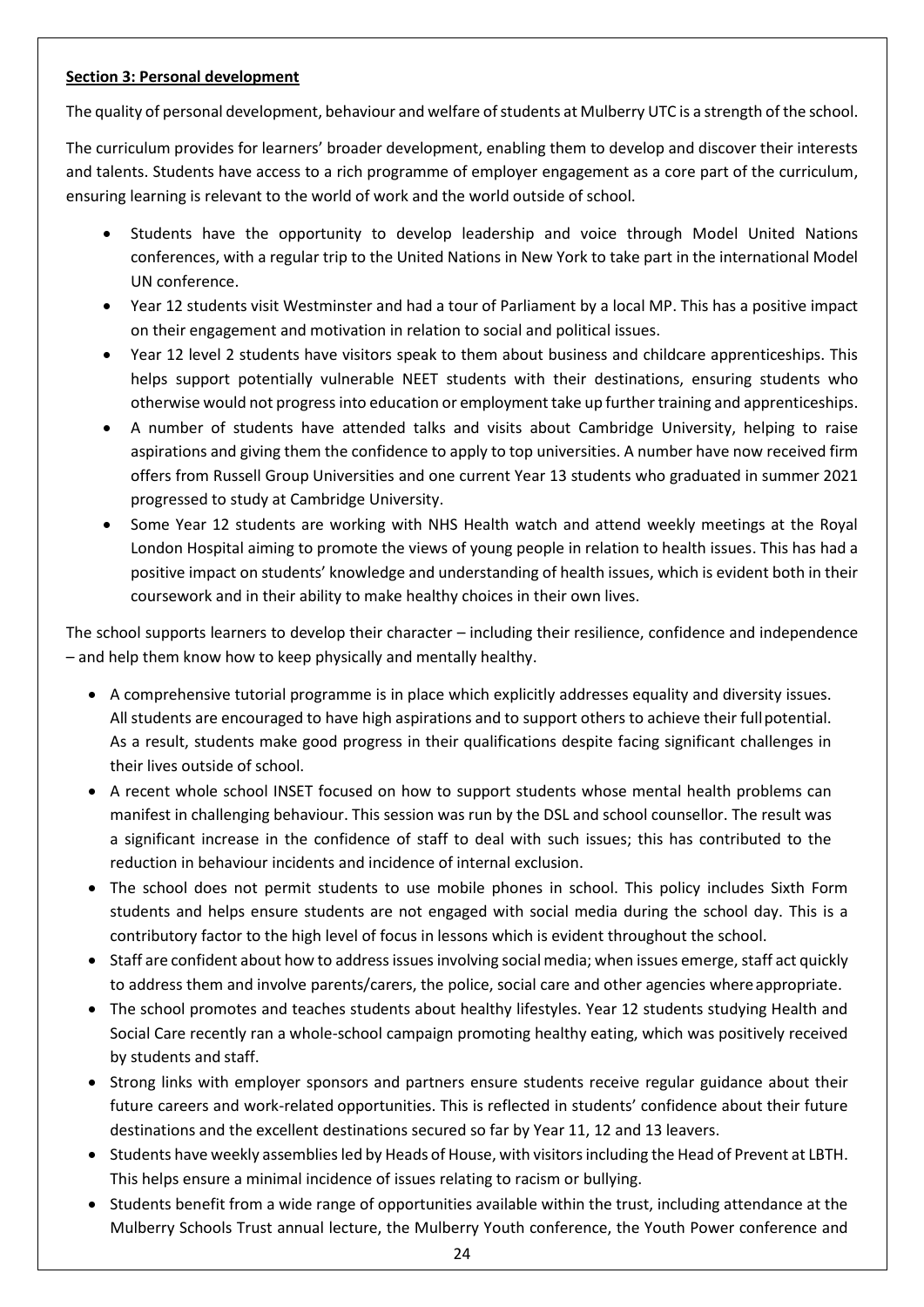Jack Petchey Speak Out challenge.

Mulberry UTC prepares learners for life in modern Britain by: equipping them to be responsible, respectful, active citizens who contribute positively to society; developing their understanding of fundamental British values including diversity, respect and the rule of law

- The tutorial programme has a positive impact on pupils' behaviour, safety and SMSC development.
- The Personal Development curriculum has been re-written to take account of the new statutory guidance about PSHE and Relationships and Sex Education.
- Teachers promote spiritual, moral, social and cultural development within lessons. The lesson plan template which is used at Mulberry UTC requires teachers to make explicit reference to how SMSC is being addressed. This ensures that it is seen as everyone's responsibility, as evidenced by Schemes of Learning and subject and year improvement plans.
- The PADDLE checklist encourages teachers to plan lessons that ensure that pupils ask questions and are challenged to use the knowledge they gain at school to be critical and analytical of new or existing knowledge. This contributes to the development of students' confidence and critical thinking skills, which are evidence in the way they conduct themselves around the building and when taking part in visits and meetings with external guests.
- Students have many opportunities to explore British values. They understand their rights and responsibilities and are able to critically evaluate the world in which they live and to make positive contributions to society as global citizens. This is done through tutor time, assemblies, lessons, Prefect responsibilities and also volunteering opportunities outside of the UTC which many students take up.
- Students from Year 10 and Year 12 have successfully taken part in a series of Model United Nations conferences, including one hosted at Mulberry UTC. Students demonstrate significantly increased levels of confidence and social skills, with one student who took part in the New York MUN having their motion chosen for adoption by the whole assembly after a powerful individual speech from the conference floor.
- The statutory requirement for a daily act of collective worship is met through weekly assemblies and opportunities provided during the form tutor time each day.

### **Keys areas for improvement:**

- Fully embed 'professional and work-ready' approach in both key stages.
- Continue to raise awareness and understanding of how social, emotional & mental health difficulties impact on learning and wellbeing amongst students, staff and parents/carers.
- Ensure PSHE policy and curriculum fully reflects new statutory guidance and that comprehensive schemes of learning are in place in both key stages.
- Increase provision of extra-curricular activities and enrichment to ensure all students can participate.
- Continue to ensure that CEIAG provision meets the Gatsby criteria for high quality careers provision.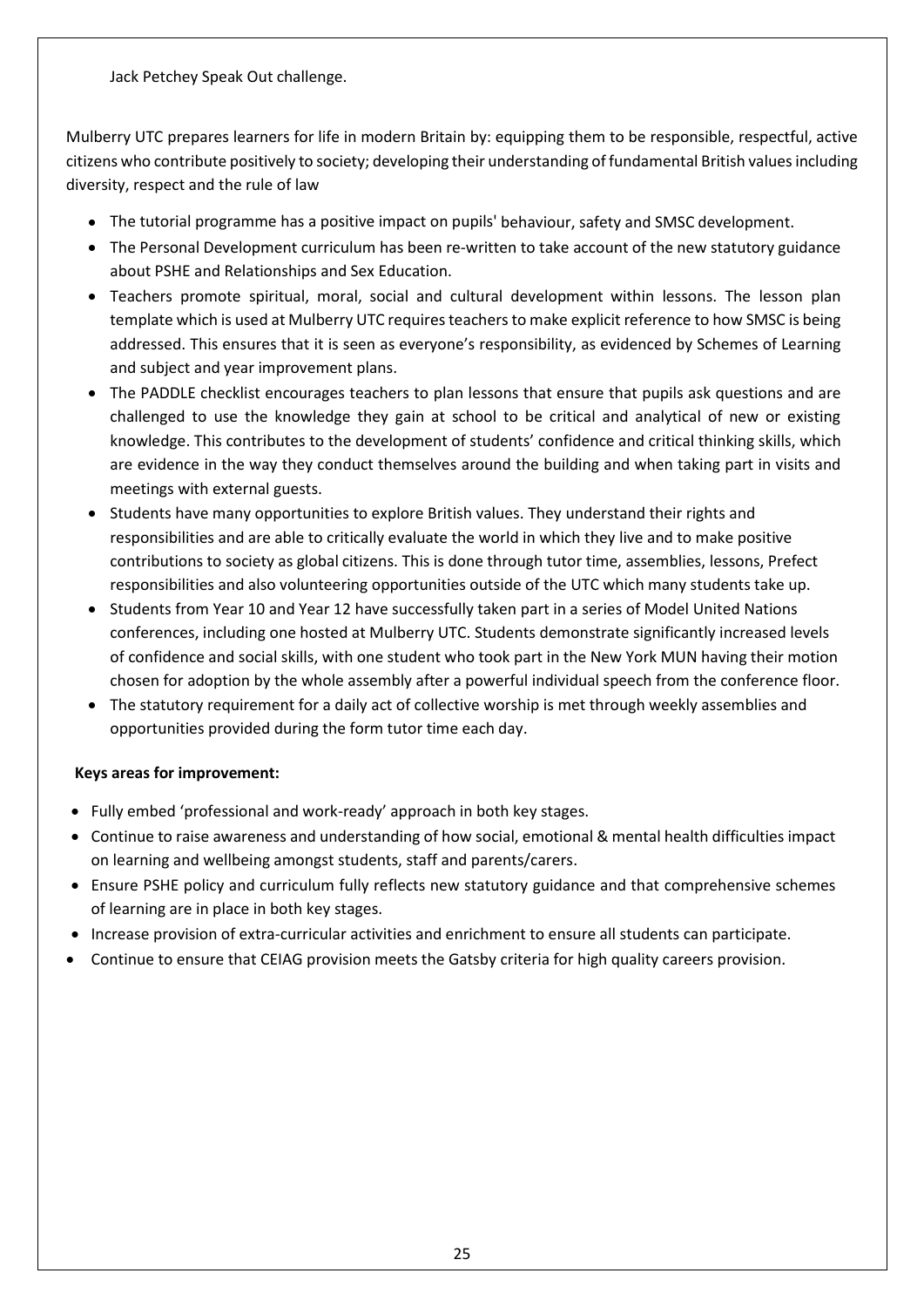# **Section 4: Leadership & management**

Leadership and management at Mulberry UTC is good. Leaders have established a positive and supportive school culture which embeds high aspirations for students, staff, parent/carers and the whole school community.

Leaders have a clear and ambitious vision for providing high-quality, inclusive education and training to all. This is realised through strong, shared values, policies and practice

- A comprehensive range of professional learning opportunities are available for teaching and nonteaching staff, including an extensive range of leadership development opportunities as part of the Mulberry Schools Trust Leadership Academy.
- Staff across the school take part in a wide range of internal and external training programmes including leadership coaching, lesson observation training, subject-specific and exam-board training and leadership development. As a result, a significant number of staff have progressed to promoted roles, including middle leaders progressing to senior leadership.
- Regular teaching and learning training sessions are run by the Assistant Principals responsible for Teaching and Learning. These provide staff with the opportunity to learn new strategies and to share good practice.
- An annual Teaching and Learning conference, run by school and Trust staff, provides in-depth training in key aspects of subject-specific pedagogy and practice.
- Regular, high quality safeguarding training is provided for all school staff, ensuring teaching and nonteaching staff know how to maintain a high level of safeguarding provision at Mulberry UTC.
- Professional learning conversations are at the heart for the professional learning culture and ethos of the school. Staff work in a collaborative and collegiate way, for example every member of staff leads a teaching and learning briefing session where staff share good practice.
- Retention of middle leaders at Mulberry UTC is strong because they can see the potential for progression and opportunities available.

Leaders engage effectively with learners and others in their community, including – where relevant – parents, carers, employers and local services

- Heads of House, form tutors and subject leaders communicate regularly with parents to discuss students' progress. Parent voice indicates that they find this valuable in supporting their children.
- Feedback from parents has been overwhelmingly positive. Some typical comments:
	- o *'He's surprised himself at how well he's doing! The learning is working, thanks Mulberry UTC. Mulberry UTC, where learning works. It does what it says on the tin.' (parent of current Y10 student)*
	- o *'Both her father and I can tell how well she is compared to her previous school. We are very happy.' (parent of current Y11 student)*
	- o *'Thank you – as parents we are very pleased with Mulberry for our daughter's education and welfare'.*
	- o *'The acceptance and support offered by Mulberry UTC has been literally life-changing – thank you.' (parent of current Year 11 student)*
- Opportunities for parents to meet staff are scheduled every term, through parents' evenings and Academic Review Days. These are carried out via telephone and video calls during the pandemic.
- Heads of House meet parents where there is a concern about progress of students, supporting parents and working in partnership with them to help students so that issues are dealt with swiftly and effectively. The impact is evident in low internal and fixed term exclusions.
- Engagement with employers is a core part of the vision and ethos of Mulberry UTC, as set out in the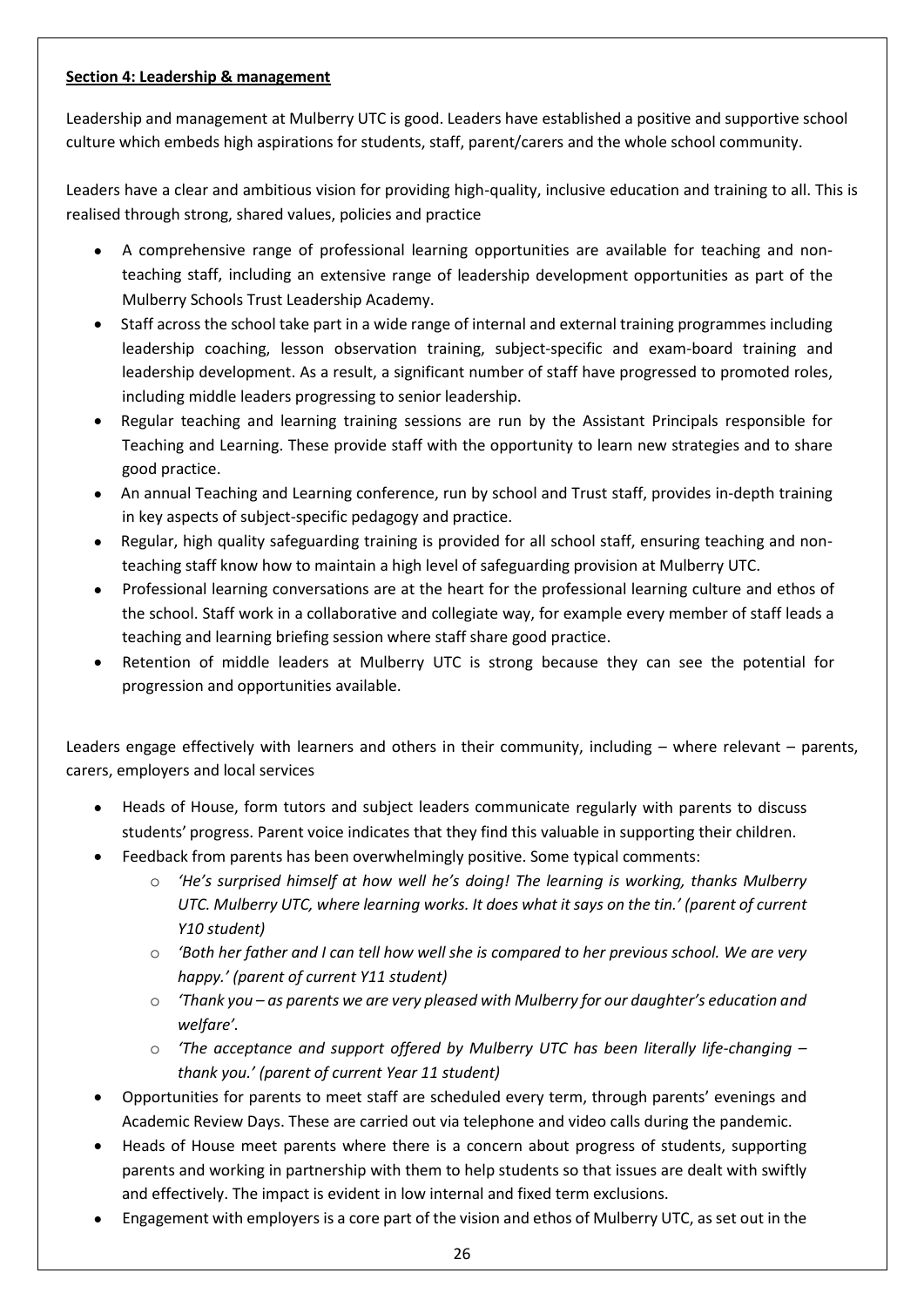governors' strategic plan, the School Improvement Plan and the three-year strategic plan. Student voice indicates that this results in higher levels of motivation for learning and ambition in life.

 The SEND team has strong relationships with a wide range of outside agencies, including a visual impairment specialist, hearing impairment specialist, the phoenix outreach service (supporting students with ASD) and the Educational Psychologist service. This facilitates a joined-up approach; students and families say that this helps ensure they receive a high quality experience.

Leaders engage with their staff and are aware and take account of the main pressures on them. During the pandemic, the senior leadership team have prioritised staff welfare and as a result staff report that they have felt extremely well-supported during this time.

- The SEF cycle includes regular opportunities for staff to give feedback to the senior leadership team and to contribute to the development of school policy.
- Teaching and support staff are performance managed by line managers who receive training, advice and support from senior leaders. This ensures there is consistency and transparency in performance targets for staff and the implementation and monitoring of these.
- The school's academic calendar is organised in a way that avoids creating additional workload, minimises unnecessary meetings and promotes a good work life balance amongst staff.
- During the pandemic, the academic calendar was reviewed and directed time re-purposed to support staff in meeting the considerable additional operational demands made of them during this time.
- Students finish lessons at 2.10pm on Friday afternoons and there are no formal or scheduled meetings after this. Teaching staff have the flexibility to leave the building after 2.30pm on Fridays or to catch up with marking and planning, ensuring they can have a proper break from work over the weekend.
- The school adheres to the trust's policy on work life balance, which states that colleagues should avoid sending emails before 7am or after 7pm. This helps preserve the boundary between work and home.
- Several members of staff have made flexible working requests and most have been agreed, helping ensure low staff turnover because colleagues are able to balance home and work commitments.
- Line management meetings follow a consistent approach and use a standard template, resulting in higher quality performance of teachers and leaders, as indicated by the improving profile of the QTL.
- Under-performance is swiftly addressed and staff held accountable, ensuring the burden of workload for other staff is not increased by the under-performance of others.
- Staff benefit from the Trust-wide well-being policy, including opportunities for paid sabbaticals, longservice payments for support staff and a Christmas bonus paid every year in December.
- Staff doing lunchtime duties are provided with a free lunch by the school, to support senior staff taking on this additional responsibility.

Those responsible for governance understand their role and carry this out effectively. They ensure that the UTC has a clear vision and strategy and that resources are managed well. They hold leaders to account for the quality of education or training

- The school is expertly supported by the Trustees of Mulberry Schools Trust and members of the Local Governing Body, which is chaired by one of the Trustees.
- The Trust Board is a highly qualified and knowledgeable group which acts as a critical friend, supporting the school and providing appropriate challenge to senior leaders. The UTC Principal attends the Trust Board, Finance and Standards Committees, where the UTC is closely scrutinised.
- Trustees and governors are forward-thinking and committed to strengthening and promoting the UTC; trustees and governors regularly visit the school and therefore have good knowledge of what is happening 'on the ground' as well as a strategic overview.
- The Trust Board provides rigorous monitoring of the school's financial stability through the Finance